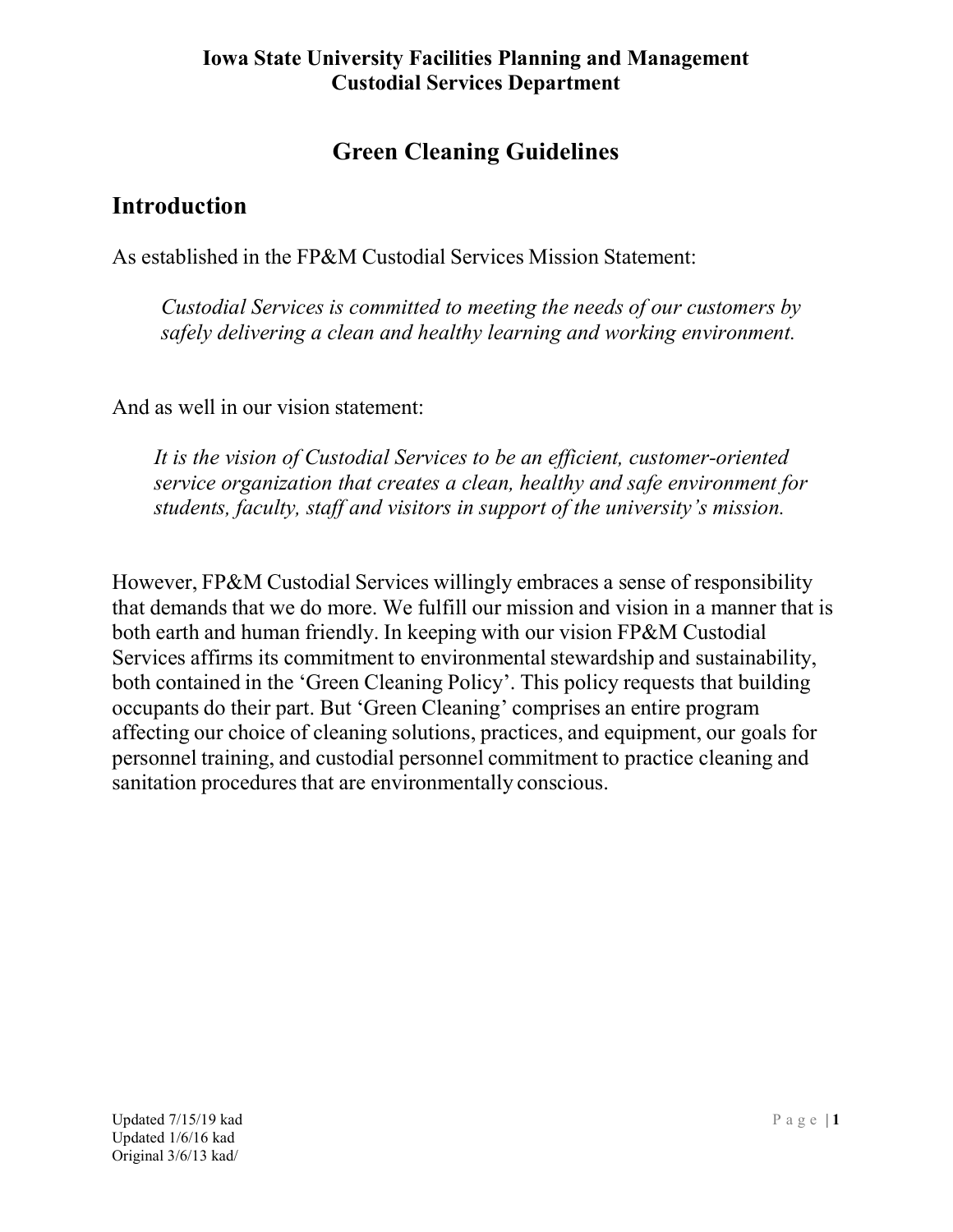# Green Cleaning Policy

# Purpose, Goals and Strategies

#### Purpose

FP&M Custodial Services has established this policy to reduce exposure of building occupants and custodial personnel to potentially hazardous chemical contaminants that adversely impact air quality or impede occupants' well-being. In short, we want to control the health-negative components both within the indoor as well as the outdoor environment.

#### Goals and Strategies

Green Cleaning goals are to minimize the exterior's impact on the local environment and to emphasize and practice environmentally safe, low-impact cleaning chemicals and practices. FP&M Custodial Services continually aims to improve its environmental performance by:

- Educating, training, and motivating custodial staff to work in an environmentally responsible manner.
- Ensuring that all custodial staff are aware of their responsibilities in implementing this environmental policy.
- Conserving energy, water, and other resources while still providing a cleaned and sanitary environment.
- Complying with all relevant current legislation and industry standards.
- Using cleaning products that meet Green Seal standard GS-37 or products with low -volatile organic compounds (VOC) whenever applicable.
- Using products that meet EPA standards with high post-consumer recycled content.
- Using equipment with good filtration.
- Eliminating all phosphates and aerosol products.
- Using concentrated cleaning products when available.
- Using chemicals that are automatically and accurately diluted using cold water.
- Using products that are packed with recycled materials.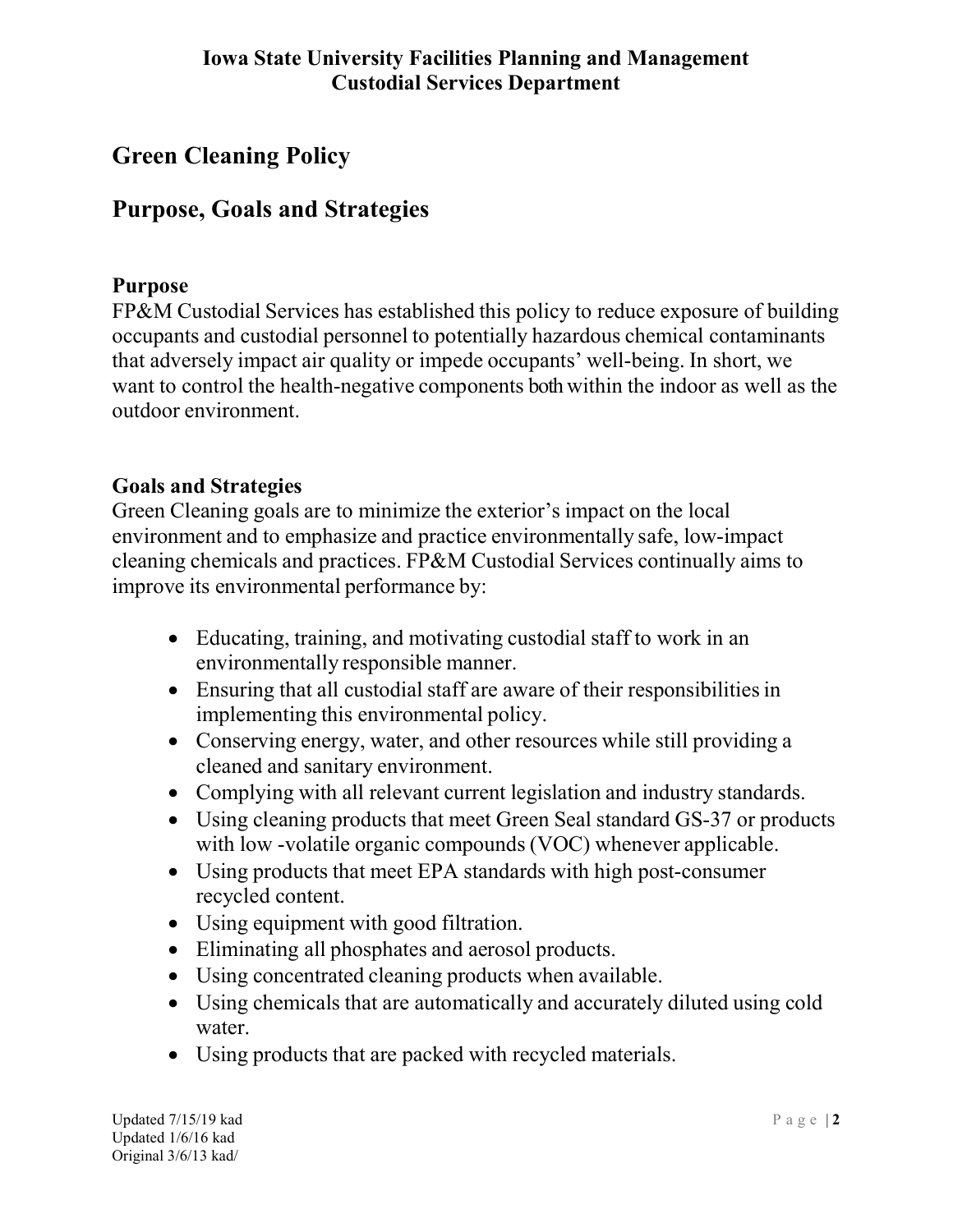## Purchasing Criteria

Cleaning products contracts are issued through the Iowa State Procurement Department based on criteria provided by FP&M Custodial Services. These contracts are issued every five years (last done October 2016). During the bidding cycle requests for proposals are evaluated using the criteria listed below. Our goal is that >90% of all the products we use in our daily routine meet the following criteria:

- The cleaning products meet one or more of the following standards for the appropriate category:
	- o Green Seal GS-37, for general-purpose, bathroom, glass and carpet cleaner use for industrial and institutional purposes
	- o Environmental Choice CCD-110, for cleaning and degreasing compounds
	- o Environmental Choice CCD-146, for hard-surface cleaners
	- o Environmental Choice CCD-148, for carpet and upholstery care.
- Disinfectants, metal polish, floor finishes, strippers or other products not addressed by GS-37 or Environmental Choice CCD-110, 146, or 148 shall meet at least one of the following standards for the appropriate category:
	- o Green Seal GS-40, for industrial and institutional floor-care products
	- o Environmental Choice CCD-112, for digestion additives for cleaning and odor control
	- o Environmental Choice CCD-113, for drain or grease-trap additives
	- o Environmental Choice CCD-115, for odor-control additives
	- o Environmental Choice CCD-147, for hard-floor care
	- o California Code of Regulations maximum allowable VOC levels for the specific product category.
- Disposable janitorial paper products and trash bags meet the minimum requirements of one or more of the following programs for the applicable product category:
	- o U.S. EPA Comprehensive Procurement Guidelines for Janitorial Paper and Plastic Trash Can Liners
		- **Trash Can Liners with a thickness of less than 0.7 mil will be excluded** from the performance calculation according to LEED Interpretation ID#2460 (4/6/2009)
	- o Green Seal GS-09, for paper towels and napkins
	- o Green Seal GS- 01, for tissue paper
	- o Environmental Choice CCD-082, for toilet tissue
	- o Environmental Choice CCD-086, for hand towels
	- o Janitorial paper products derived from rapidly renewable resources or made from tree-free fibers.
- Hand soaps meet one or more of the following standards:
	- o No antimicrobial agents (other than as a preservative) except where required by health codes and other regulations (i.e., food service and health care requirements)
	- o Green Seal GS-41, for industrial and institutional hand cleaners
	- o Environmental Choice CCD-104, for hand cleaners and hand soaps.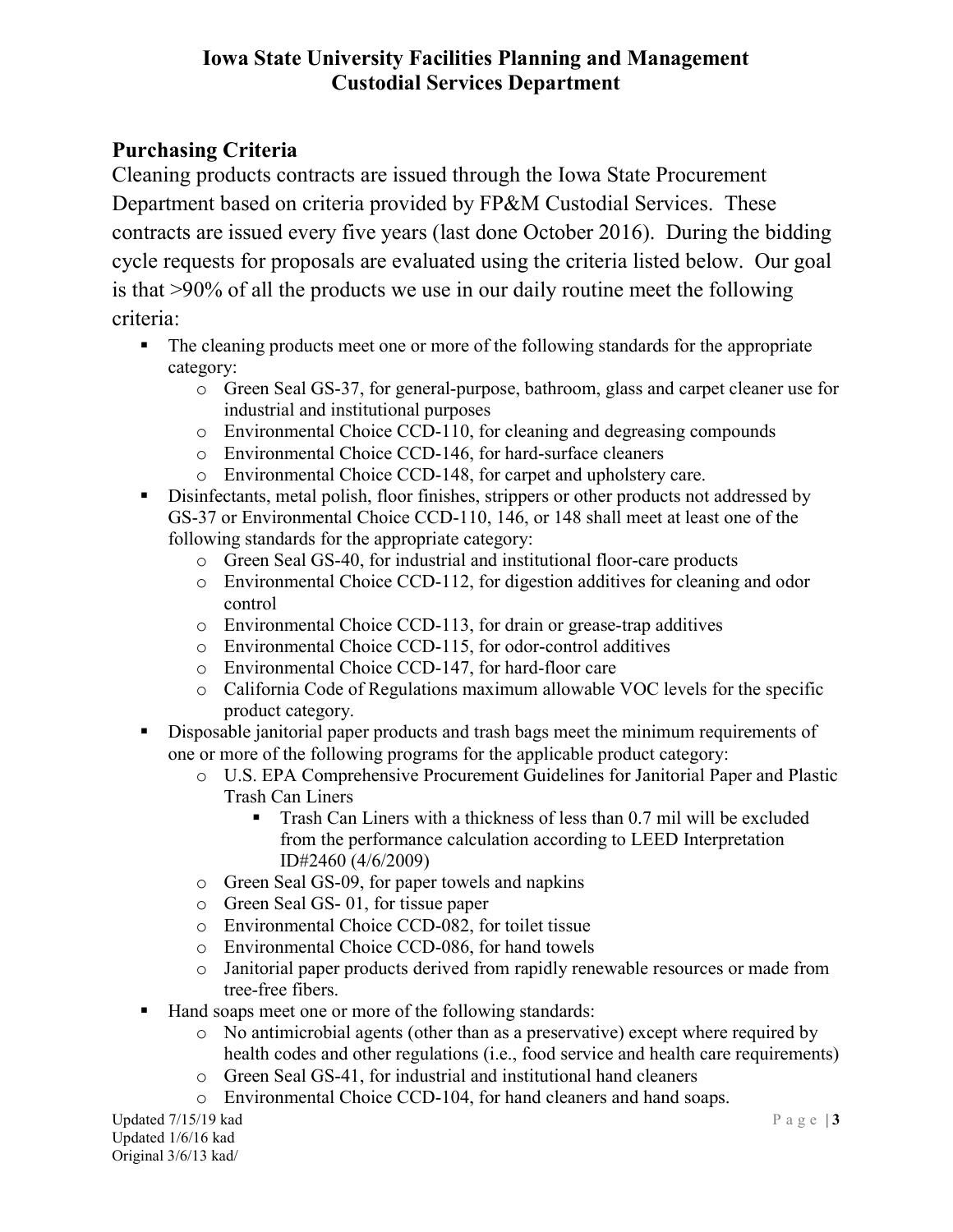Equipment purchases are handled by Iowa State Procurement Department based on specifications set by FP&M Custodial Services. Equipment is purchased on an annual basis, with specialized equipment as needed. Bidding criteria includes the following and all selected equipment shall meet these criteria:

- Vacuum cleaners shall capture 96% of particulates 0.3 microns in size and shall operate with a sound level less than 70dBA. The vacuum should not affect the texture appearance of the carpet more than a one-step change based on one year of normal vacuum use.
- Carpet extraction equipment for restorative, deep cleaning shall remove >75% of soil after water only cleaning operation and shall leave <272 g/m2 (8oz/yd2) residual moisture in carpet immediately after cleaning operation. No more change in deterioration of the carpet pile surface shall be visible after eleven (11) cleaning cycles are applied to commercial cut pile carpet.
- Powered floor equipment—e.g., electric and battery-powered floor buffers and burnishers—is equipped with vacuums, guards and/or other devices for capturing fine particulates, and operates with a sound level less than 70dBA.
- Automated scrubbing machines are equipped to allow introduction of pre-metered cleaning fluids.
- Battery-powered equipment is equipped with advanced glass mat (AGM) and gel batteries.
- **Powered equipment is ergonomically designed to minimize vibration, noise and user** fatigue.
- Equipment is designed with safeguards, such as rollers or rubber bumpers, to reduce potential damage to building surfaces.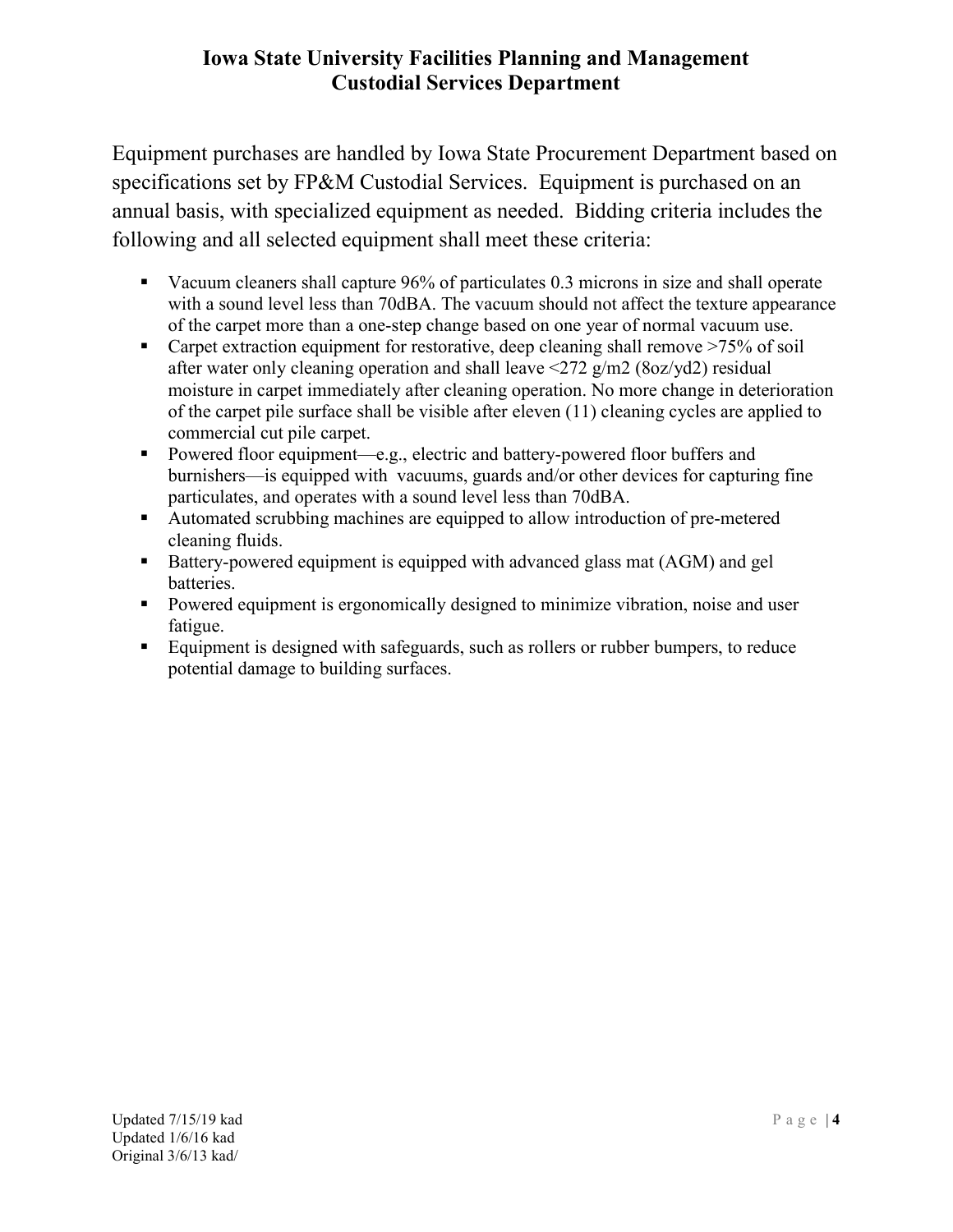# 'Green' Cleaning Products and Equipment

Below is a list of environmentally preferable cleaning products and equipment that are currently used by FP&M Custodial Services. Using other cleaning products in this building is strictly prohibited.

# 1. Cleaning Chemicals:

The Brulin chemical dispenser system features a single compact dispenser designed to accurately mix and dispense a wide range of concentrated cleaning chemicals. Only cold water will be used.

- **TerraGreen Neutral Cleaner (Green Seal Certified)**
- TerraGreen Degreaser (Green Seal Certified), heavy- duty green cleaner is ideal for deep scrubbing prior to recoat.
- TerraGreen Blue Glass Cleaner (Green Seal Certified) independently proven to be an environmentally responsible cleaner. Fast acting, no streak glass and surface cleaner for routine multi-surface cleaning.
- Spartan Chemicals Green Solutions Ready to Use Restroom Cleaner (Green Seal Certified)
- Envirox Mineral Shock  $#141 -$ Lime and Scum remover (Green Seal Certified)

#### 2. Floor Finish:

- Spartan Chemicals Green Solutions Floor Finish Remover (Green Seal) Certified)
- Spartan Chemicals Green Solutions Floor Seal & Finish (Green Seal Certified)

# 3. Paper Products:

#### Paper Towel:

Manufacturer: Kimberly-Clark Professional; Brand: SCOTT® Essential High Capacity Hard Roll Towel is the following attributes: meets EPA for post-consumer waste (40%), Chlorine free, 60% recycled fiber content, Forest Stewardship Council (FSC) and ECOLOGO certified.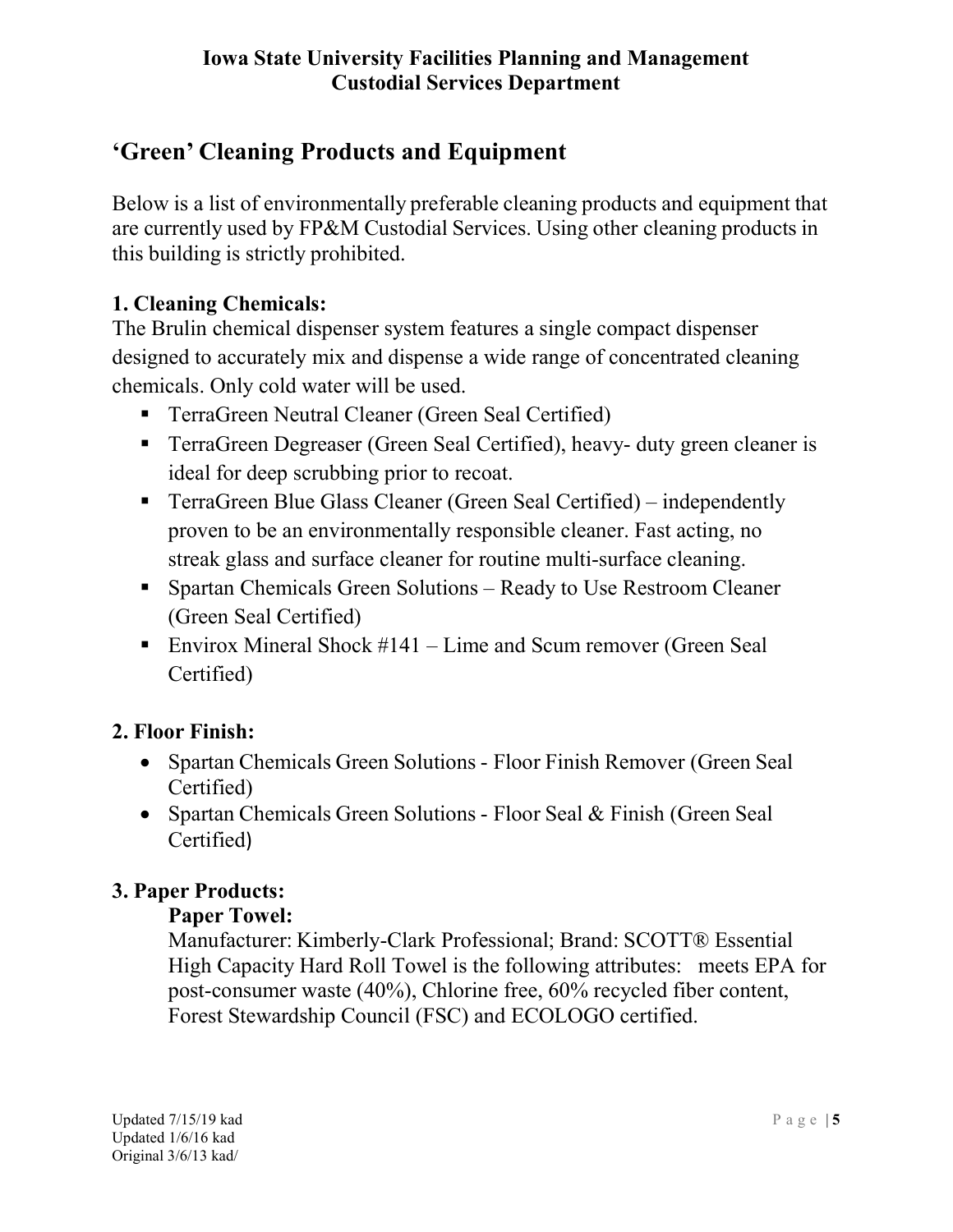# Toilet Tissue:

Manufacturer: Kimberly Clark Professional; Brand: SCOTT® Coreless JRT Jr 2-ply Bathroom Tissue brings you high capacity, with each roll having 15% more tissue than standard Jumbo Roll Tissue Jr. rolls. Elemental chlorine-free (ECF) bleaching, Meets EPA guidelines for post-consumer waste – minimum of 20%, Waste reduction with 100% elimination of core waste, 15% more paper per roll.

# 4. Other products:

- High-density trash liners contain at least 30% recycled content
- GOJO® Green Certified Foam Hand, Hair & Body Wash; ECOLOGO certified and USDA certified biobased product; SMARTFLEXTM bottle design uses 30% less material than HDPE

# 5. Equipment:

- Microfiber (oil-free) dust and wet mops.
- EchoMop  $1400 -$  Wet Mops with  $30\%$  post-consumer and  $67\%$  post industrial waste. Made from Pop Bottles.
- EchoAdvantage Dust Mops Dust Mops with  $30\%$  post-consumer and  $67\%$ post industrial waste. Made from Pop Bottles.
- Matting by Design Sbemco entrance mats 8 bottles per square ft. One 7 X 10 mat keeps 560 water bottles out of the land fill.
- Super QuarterVac<sup>®</sup> HEPA Pro Team backpack vacuum with four-level filtration.
- Advance Aqua Spot Carpet Spot Extractor

# Recycling Program

The following products are to be recycled using product specific appropriate methods.

- Floor pads are recycled until they are unusable.
- Micro-fiber cleaning cloths
- Micro-fiber wet mops
- Micro-fiber dust mops
- Other recycled commodities (papers, cardboards, fluorescent lights)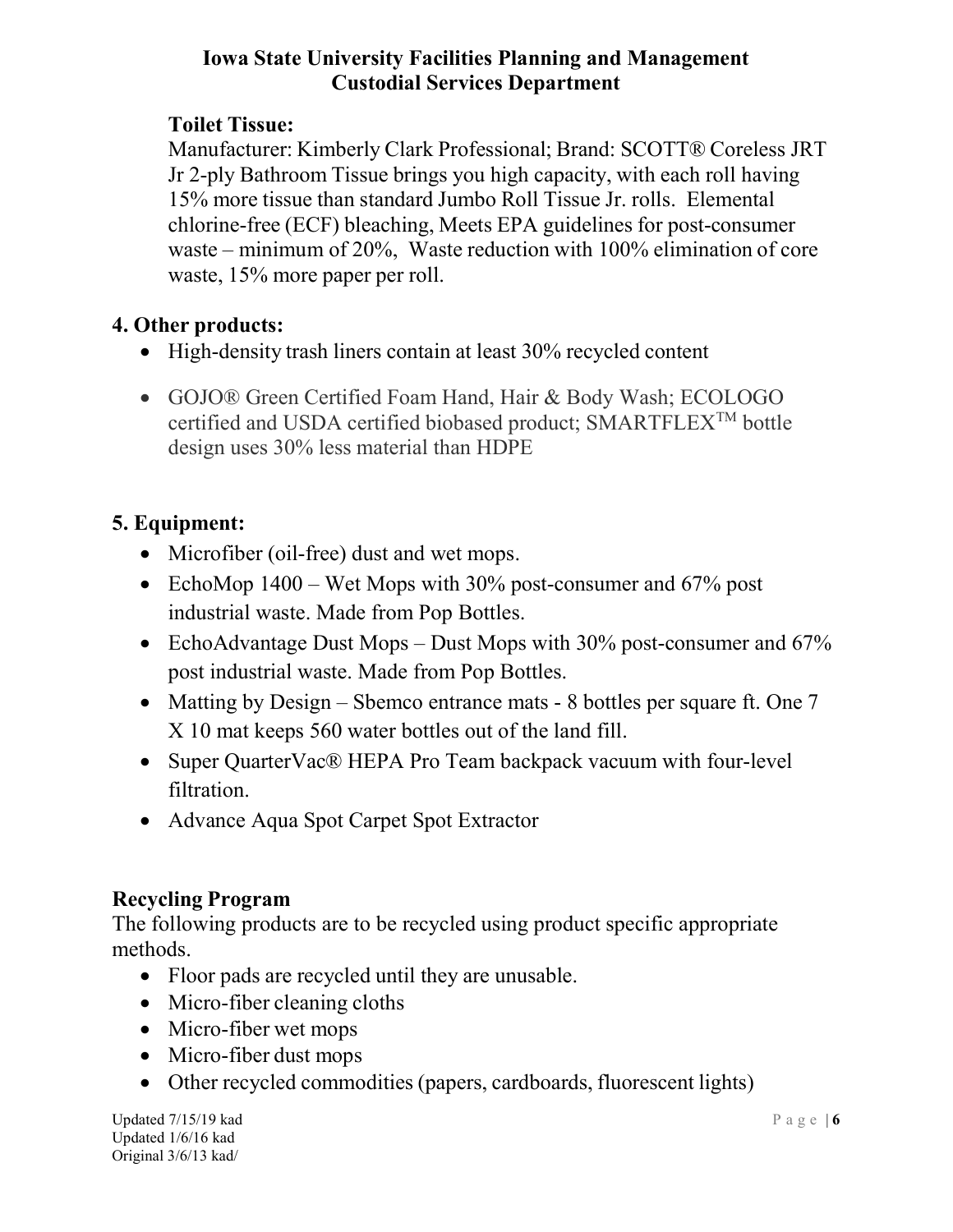## Training Program:

Custodial staff is trained to clean in an environmentally friendly and safe manner using green cleaning products. New custodians are trained on the processes for green cleaning, and the importance of following these procedures is explained. All employees receive ongoing training on the importance of green cleaning.

#### Customer Feedback

Iowa State University employees, staff and building occupants can request services using the on-line Facilities Planning & Management Request for Services Form. This system feeds into our Financial Accounts Management Information System (FAMIS). The FAMIS system is the work horse system for all Facilities operations at the University.

Customers are selected at random annually, each November, to comment on the quality of the services they receive. Survey results are tabulated and are forwarded to the manager responsible for the area. There is also an anonymous feedback form available on the Custodial Services web page.

In addition to the above, customers may call the Customer Service Center 24 hours a day to request, track or provide feedback on services. All issues are forwarded to the Supervisor responsible for the building. The goal is for 100% of these issues to be resolved within a two week time period.

# Safe Handling and Storage

Custodians are trained in the safe handling of chemicals, including a review of the Safety Data Sheets (SDS) for each chemical. The training includes instructions to not mix different chemicals and the actions to take in the event of accidental chemical contact with skin or eyes.

Custodians are instructed to report accidents and spills immediately. All accidents are documented and investigated. Custodians are also required to inform their supervisor of any adverse reactions to using chemicals.

Chemicals are stored away from heat, sunlight and foodstuffs in dedicated storage rooms and custodial closets. All containers and spray bottles are clearly labeled. The transfer or storage of cleaning chemicals in unmarked containers, food containers or drink containers is prohibited.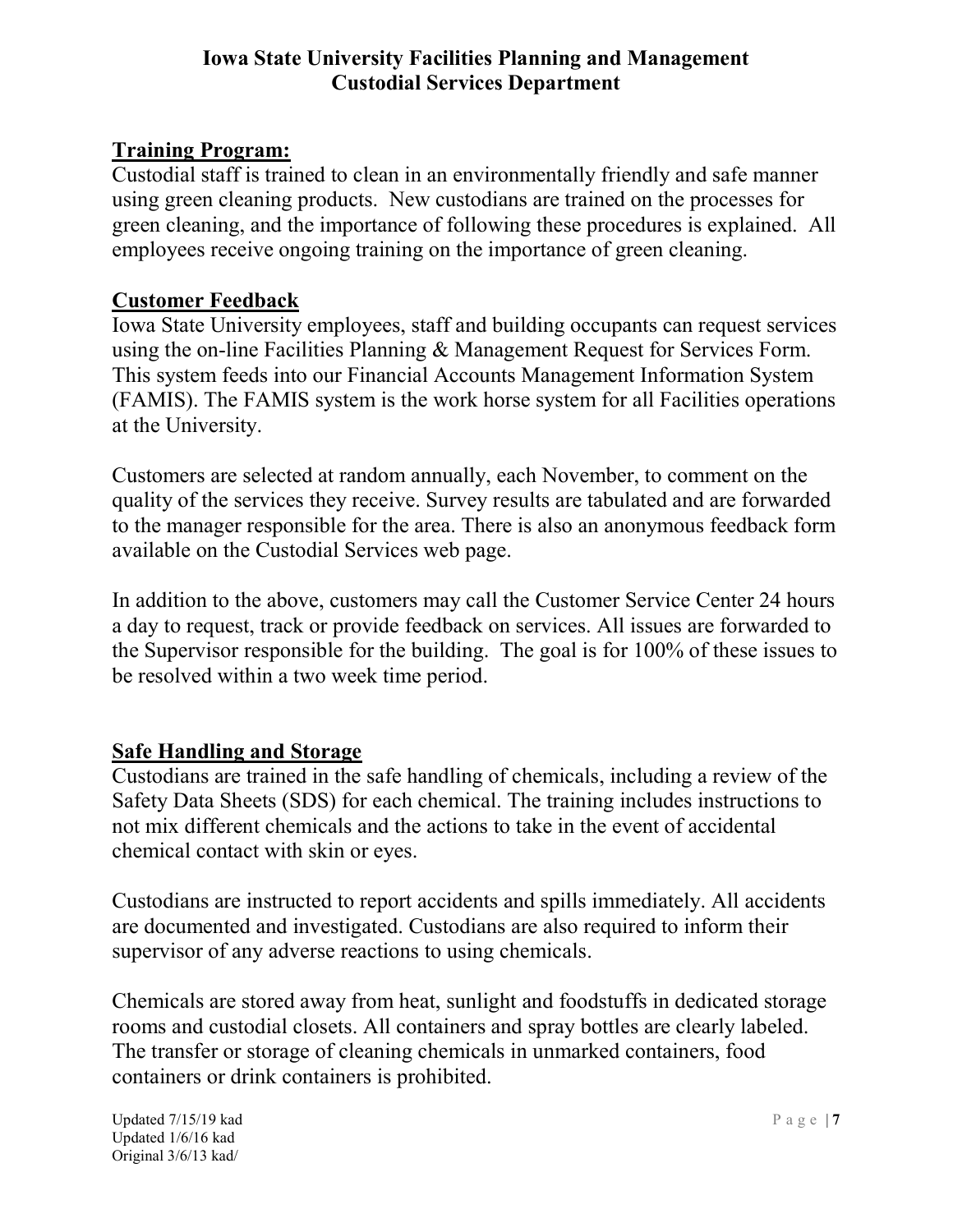### Hand Hygiene

Healthy hand hygiene is promoted by providing soap and soap dispensers in janitorial closets, kitchen areas, bathrooms, break rooms and locker rooms. Custodians are required to wash their hands on a routine basis while servicing the facility.

### Vulnerable Populations

To protect vulnerable building occupants, custodians use only low/no VOC cleaning products. Cleaning activities which require stronger chemicals, such as floor restoration, will be completed when the building is unoccupied, whenever possible. A high level of building cleanliness will be maintained to minimize the presence of irritants.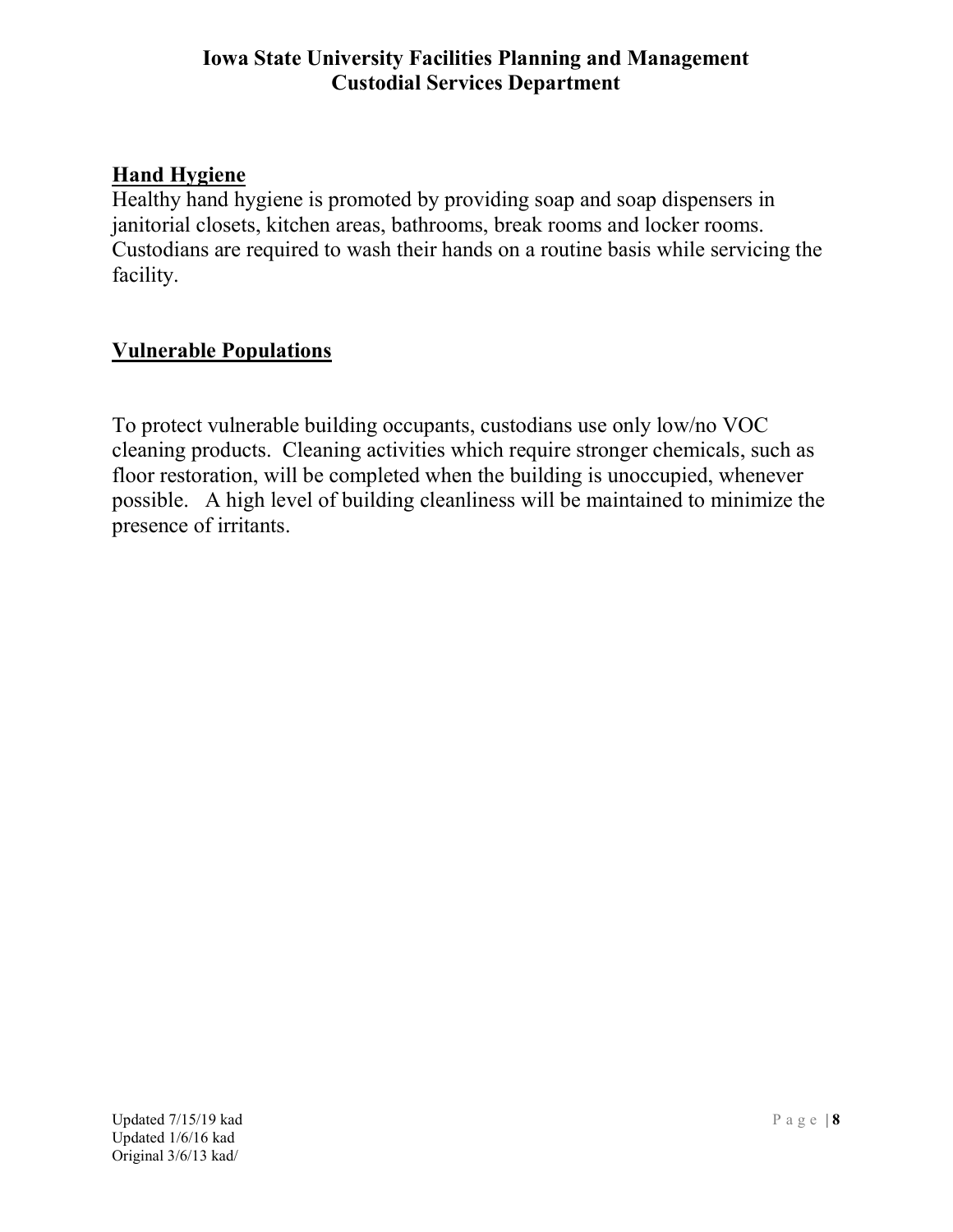# Green Cleaning Processes and Procedures

# HARD FLOOR, CORRIDOR, DUST MOP, GREEN PROCESS

Purpose: To remove litter, dust and light soil from the floors in preparation for wet mopping or automatic floor scrubbing. All inside sweeping should be accomplished by dust mopping or vacuuming in order to minimize or eliminate the potential of infectious germs via dust.

### Materials Required

- 1. 24" Quick Connect Frame 24" Microfiber Dry Room Pads Q424 Quick Connect Handle of Choice (or)
- 2. Dust Mop Handle and Echo Advantage Green Microfiber Enhanced Dust Mop Head
- 3. Broom
- 4. Dust pan and counter brush
- 5. Long handled scraper
- 6. Personal protective equipment as needed.

#### Preparation

- 1. Wear appropriate personal protective equipment.
- 2. Pick up large debris and newspapers and dispose of properly.
- 3. Wipe up any liquid spills on the floor. You cannot dust mop a wet floor. Scrape up gum and caked-on soil from the surface.
- 4. Sweep any loose soil and litter from the corners and crevices to the center of the area.
- 5. Attach a clean dust mop pad to the Quick Connect Frame.

#### Procedure

#### 1. Dust mop the corridor

- A. Affix Quick Connect Handle to frame.
- B. Place a clean Microfiber Dry Room Pad on the floor with white backing side up. Center the Quick Connect Frame over the pad then slide it down to attach the pad with hook and loop system. (or)
- C. Place a clean Echo Advantage Dust Mop Head on your dust mop handle and frame.
- D. Starting at the far corner of the room dust mop the floor using overlapping "Figure 8" strokes while moving backward toward the doorway.
- E. Do not lift the dust mop head from the floor once you have started. Use the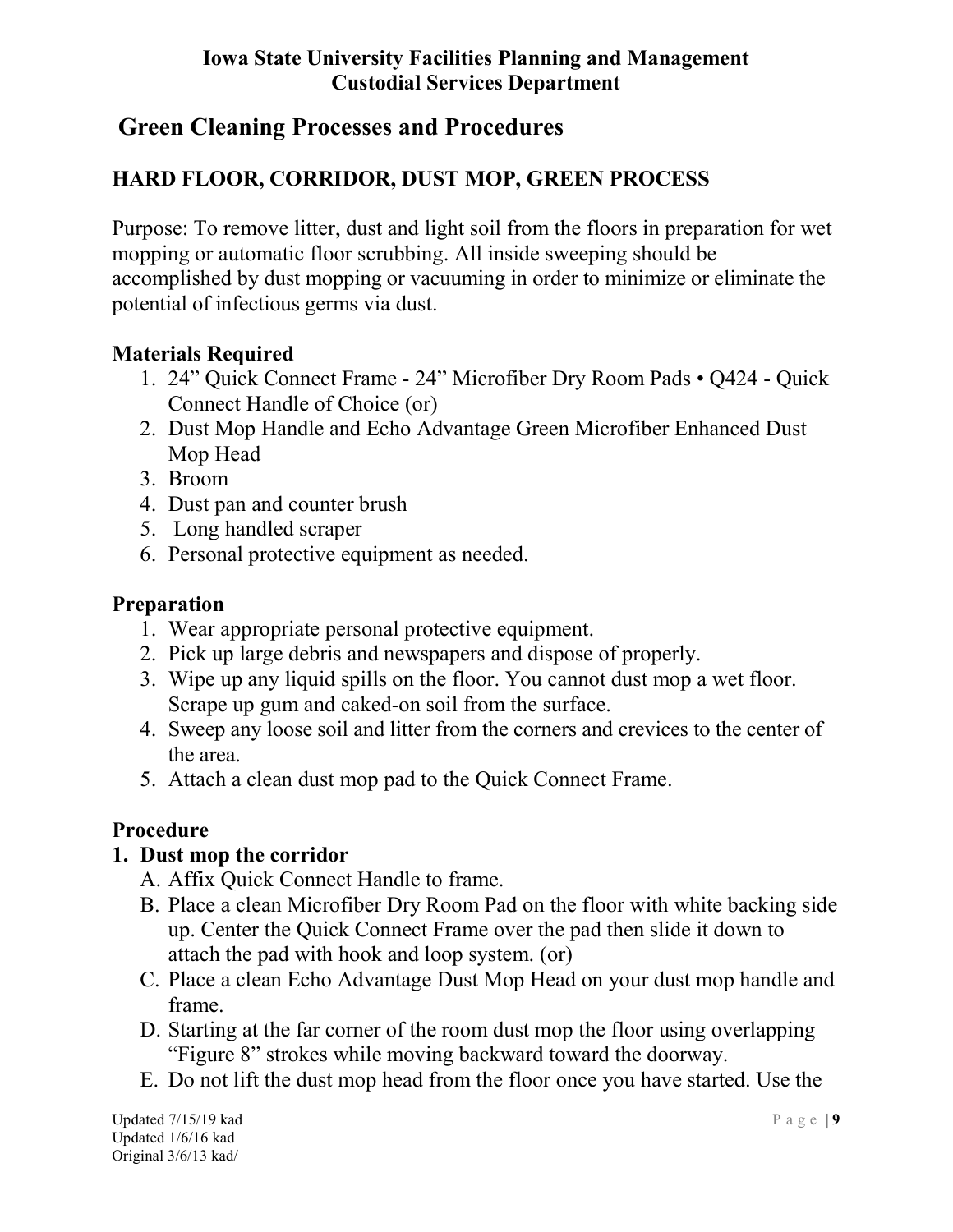swivel motion of the frame and wrist action to change direction.

- F. Move all carts and equipment, dust mop carefully underneath them, and replace them after passing.
- G. Remove any gum or other sticky residue by gently prying it loose with the long handled scraper.
- H. After dust mopping the entire area, gently sweep the pile of litter and dirt into the dustpan using the counter brush. Be careful not to stir up the dust. Dispose of the soil into an appropriate trash container. Never leave a pile of debris in the corner for later pick-up.
- I. After dust mopping each room, remove the microfiber pad or dust mop head from frame for laundering.

# 2. Clean up

- A. Remove the soiled dust mop pad or head and bag it for laundry.
- B. Return all equipment to the proper storage area.
- C. Store all dust mops and brooms off the floor.

#### 3. Notes

- A. During the winter months as sand is being tracked into the buildings the dust mop pad will need to be changed frequently.
- B. Never leave the dust mop sitting on its head on finished floors or carpet.

- 1. Never stir up the dust in the room by shaking the dust mop. This can cause infectious germs to be spread and defeats the purpose of dusting.
- 2. Never leave the dust mop unattended do not prop it up against the wall or furniture since it could easily fall causing an accident.
- 3. Be alert and watch for people stepping out of doorways into your path to avoid tripping them with the dust mop.
- 4. Always practice standard precautions when cleaning any blood or body fluid spills, or soil that could contain these or other potentially infectious materials.
- 5. Be careful not to hurt yourself when moving furniture or any other heavy objects. Always practice proper lifting techniques and ask for assistance when necessary.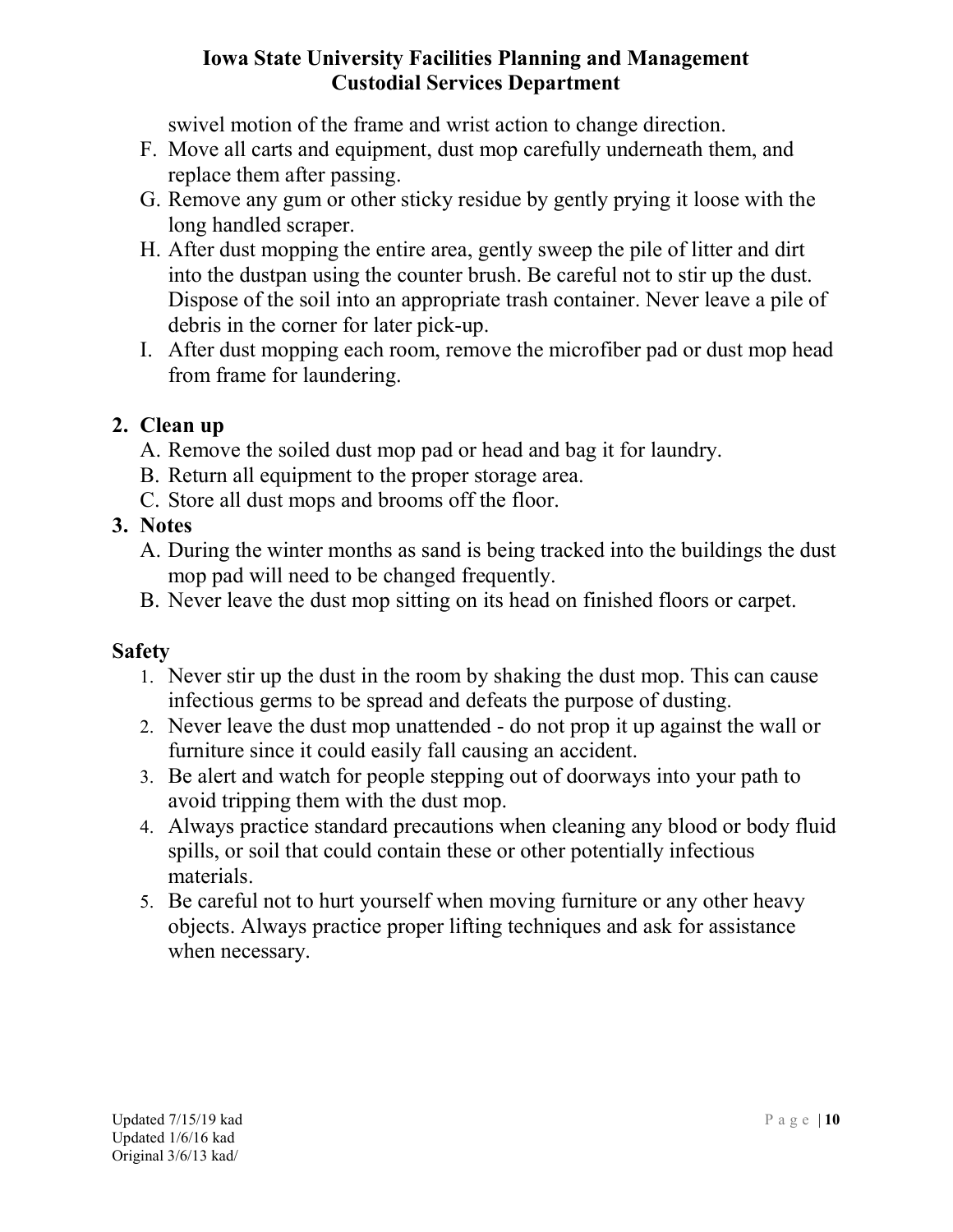# HARD FLOOR, WET/DAMP MOP; CLEAN/DISINFECT USING MICROFIBER MOPS, GREEN PROCESS.

Purpose: To protect and beautify the floor, to maintain uniform slip resistance, and to make the floor easier to maintain.

#### Materials Required

- 1. TerraGreen Neutral Cleaner (Green Seal Certified)
- 2. 18" Quick Connect Frame
- 3. 18" Microfiber Wet Pad Q410
- 4. Quick Connect Handle of choice
- 5. Wet floor signs
- 6.

### Preparation

- 1. Wear appropriate personal protective equipment.
- 2. Properly dispense the appropriate cleaning solution into the mop
- 3. Set up the wet floor signs.

#### Procedure

- 1. Mop the floor
- 2. Place safety floor sign(s) in all pedestrian walkways.
- 3. Affix mop handle to frame.
- 4. Place a clean, dry Microfiber Wet Pad on floor with white backing side up.
- 5. Hold Quick Connect Frame over pad, then slide it down to attach pad with hook and loop system.
- 6. Fill bucket to desired level with water and recommended volume of cleaning solution.
- 7. Place microfiber flat mop into bucket and maneuver bucket to desired location by steering with mop handle. Lift mop from bucket onto the sieve and, holding handle upright (perpendicular to floor), press straight down and wring pad to desired wetness. Bucket should not move.
- 8. Rotate pad 180° and wring from other side.
- 9. Place mop on floor and use overlapping "Figure 8" strokes to clean.
- 10. Start mopping at far corner of room or end of hall.
- 11. Progressively work backwards until pad becomes too dry.
- 12. Dip mop into bucket and repeat steps 7 through 10 as required to complete the job. Note: Change pad when too soiled to clean.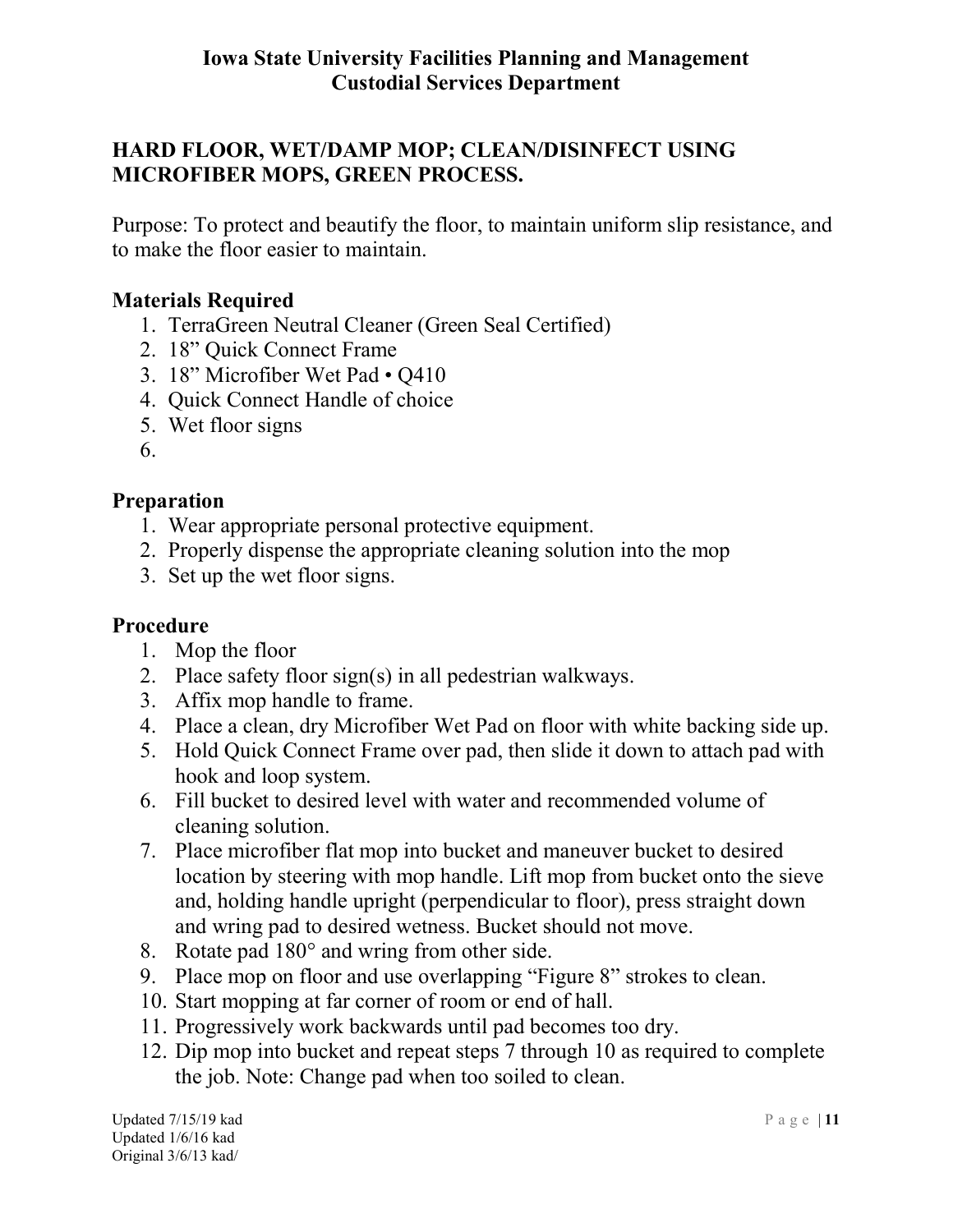- 13. When job is complete, empty bucket into floor drain If a floor drain is not available, take bucket to custodial room sink and pour contents using one of the front corners as a pouring spout.
- 14. Rinse pad with clean water and dry or remove pad from frame for laundering using one of two methods: A. Using fabric loop on pad, peel pad away from hook and loop fastening on frame. B. Step on edge of pad frame with left foot and edge of pad with right foot. Pull frame up and pad will peel away from hook and loop backing. Lift pad by fabric loop for laundry or drying, or pick up soiled pad by turning pad 90° and touching end of frame on center of pad to lift up.
- 15. Since the pad now folds downward in half, it can easily be removed from the frame and dropped into a laundry bag.
- 16. If you are disinfecting the floor with a disinfectant cleaner, perform the two following additional steps.
- 17. Use enough disinfectant solution to keep the floor wet while the disinfectant cleaner works.
- 18. Change the disinfectant solution as soon as you see that it is soiled.
- 19. Remove the wet floor signs after the floor is completely dry.
- 20. Empty the mop bucket.
- 21. Rinse the mop bucket and wringer.
- 22. Rinse and wring out the mop and hang it up to dry. If the mop is visibly soiled, bag it and send it to the laundry.

- 1. Always post caution signs appropriately.
- 2. Follow all established safety procedures.
- 3. Wear all appropriate personal protective equipment (glasses, gloves, etc.).
- 4. Wet mop each room with a clean pad to help prevent cross-contamination.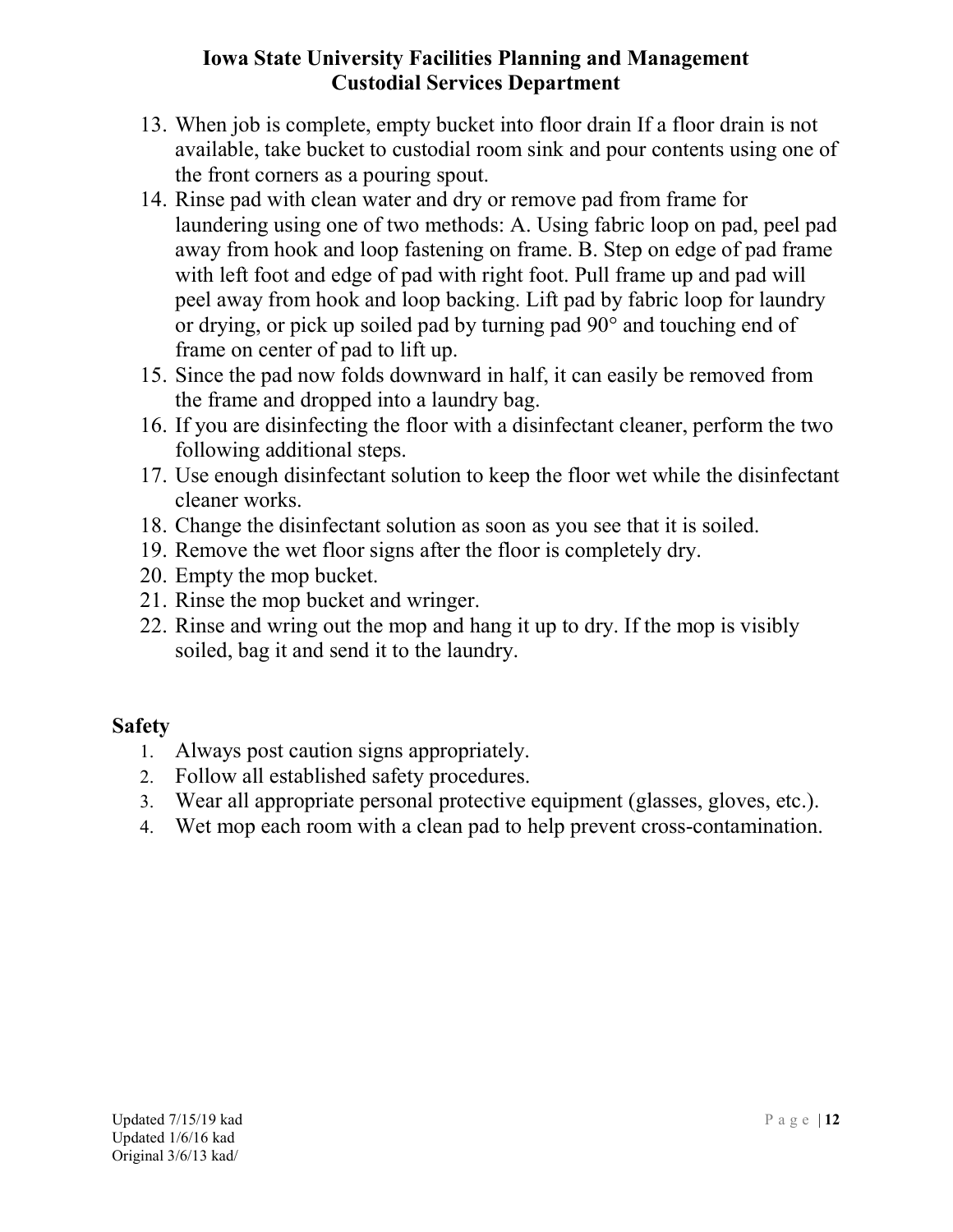## HARD FLOOR, WET/DAMP MOP, CLEAN/DISINFECT, GREEN PROCESS

Purpose: To protect and beautify the floor, to maintain uniform slip resistance, and to make the floor easier to maintain.

### Materials Required

- 1. TerraGreen Neutral Floor Cleaner #1 (Green Seal Certified)
- 2. Mop bucket and wringer
- 3. Clean Echomop with Bamwood bamboo mop handle
- 4. Wet floor signs

#### Preparation

- 1. Wear appropriate personal protective equipment.
- 2. Properly dispense the appropriate cleaning solution into the mop bucket so it is half-full.
- 3. Set up the wet floor signs.

### Procedure

#### 1. Mop the floor

- A. Wet the mop in the solution and wring out the excess solution.
- B. Clean the edges of the floor and the baseboards first.
- C. In the open area of the floor, use a figure-eight motion and turn the mop over after every few strokes. Rinse and wring out the mop frequently.
- D. In heavily soiled areas, change the cleaning solution frequently.

#### 2. For disinfecting

- A. If you are cleaning a health care facility or if you are disinfecting the floor with a disinfectant cleaner, perform the two following additional steps.
- B. Use enough disinfectant solution to keep the floor wet while the disinfectant cleaner works.
- C. Change the disinfectant solution as soon as you see that it is soiled or as directed by your facility.

#### 3. Remove wet floor signs

A. Remove the wet floor signs, only after the floor is completely dry.

#### 4. Clean up

- A. Empty the mop bucket.
- B. Rinse the mop bucket and wringer.
- C. Rinse and wring out the mop and hang it up to dry. If the mop is visibly soiled, bag it and send it to the laundry.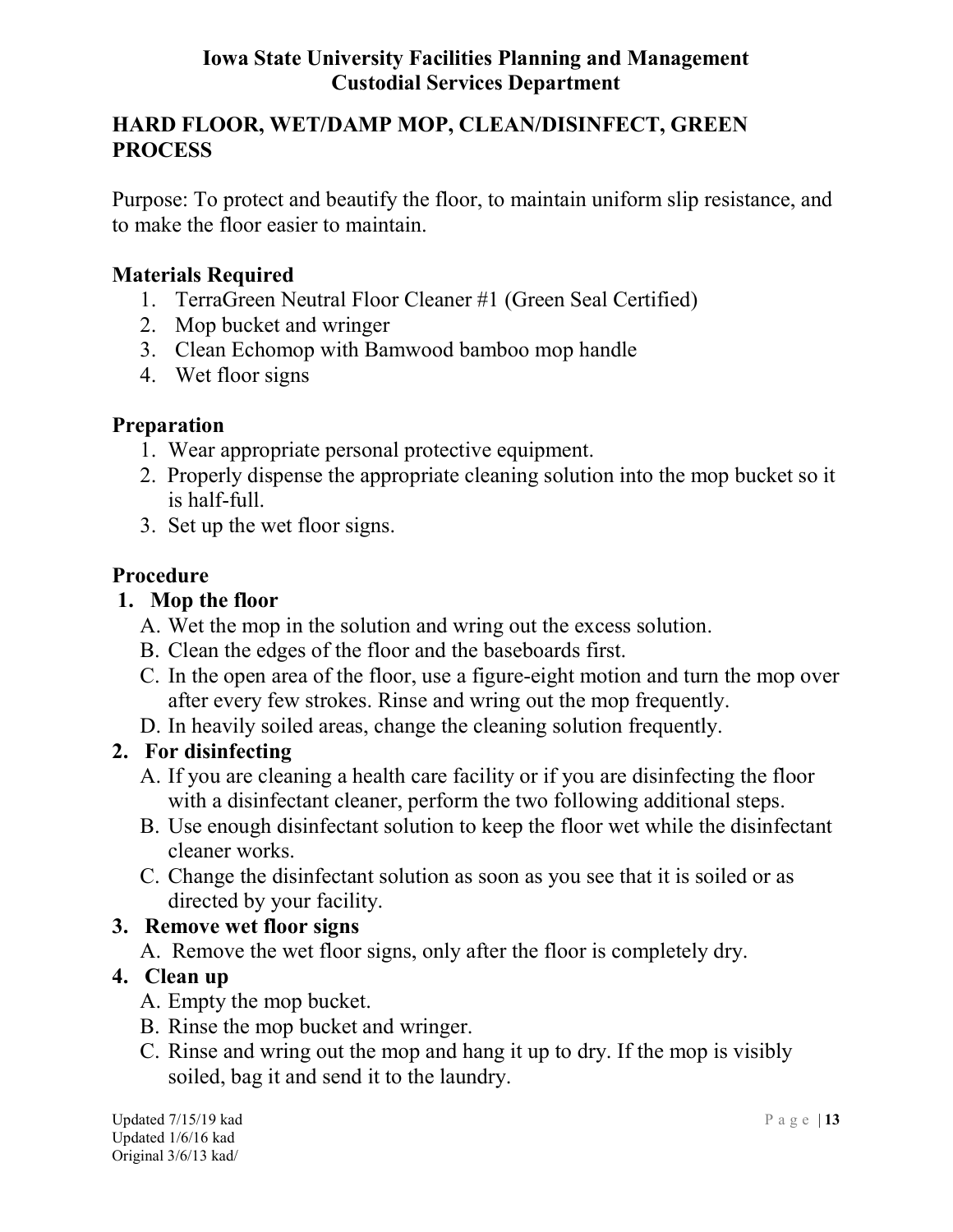- 1. Always post caution signs appropriately.
- 2. Be careful not to splash any cleaning chemicals into your eyes, nose, mouth or onto your skin. Always wear gloves for protection. Eye and face protection is required where there is reasonable probability that injury could result without it. Safety goggles are required in chemical operations where there is potential for chemical fumes, splashes, mists, sprays or dust exposure to the eyes.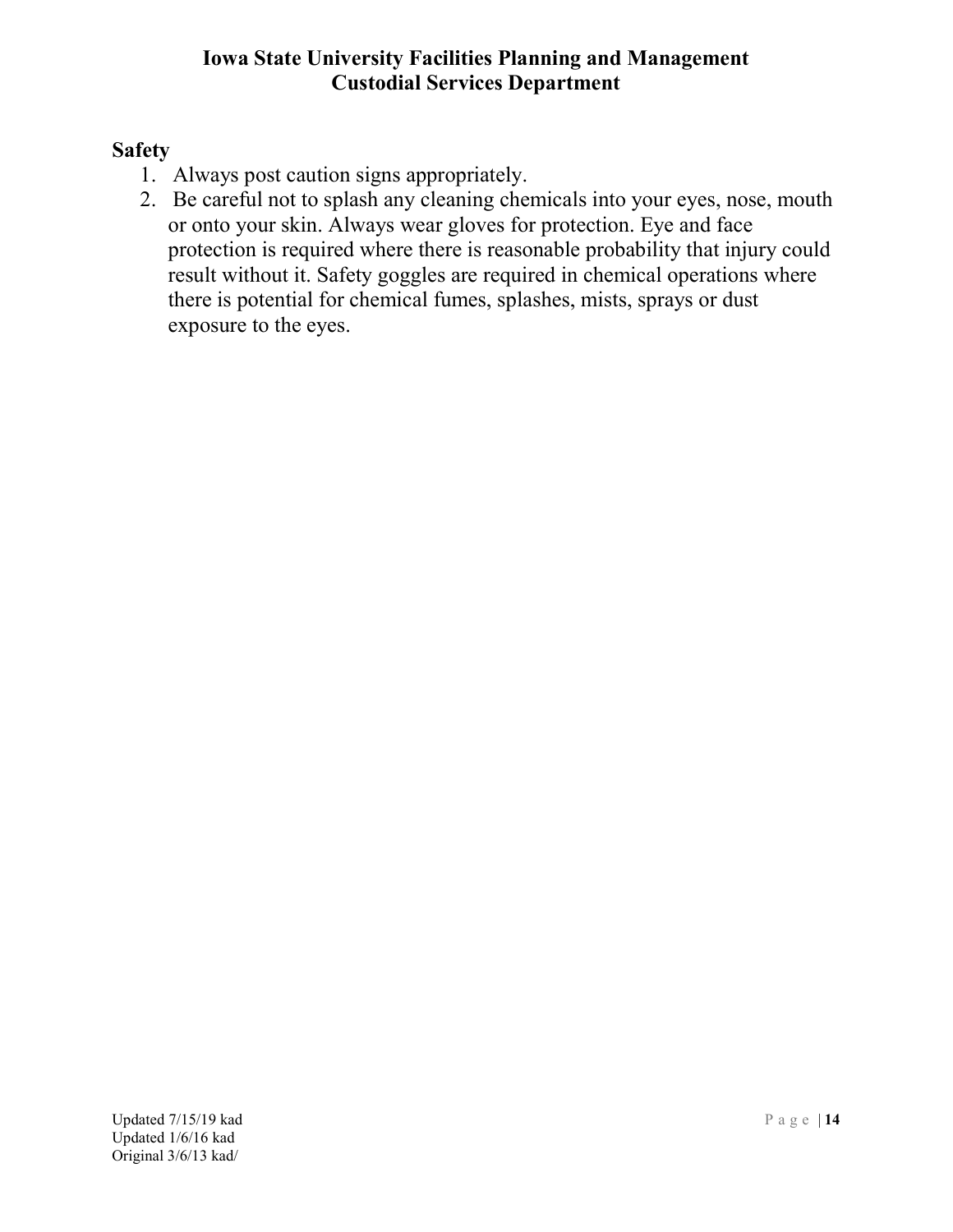# CLASSROOM, CLEAN, GREEN PROCESS

Purpose: To provide a clean, attractive classroom environment that enhances the image of the facility.

#### Materials Required

- 1. TerraGreen Neutral Cleaner (Green Seal Certified)
- 2. Hand pail
- 3. Clean microfiber cloths
- 4. Long handled microfiber duster
- 5. Dust mop handle and Echo Advantage Dust Mop Head
- 6. Clean microfiber wet mop or Clean Echomop
- 7. Press wring Microfiber mop bucket
- 8. Dust pan and counter brush
- 9. Long handled scraper
- 10."Wet Floor" caution signs
- 11.Vacuum cleaner with HEPA filter
- 12.Plastic liners for waste containers
- 13.Personal protective equipment as needed

#### Preparation

- 1. Properly dispense the appropriate cleaning solution in the hand pail and mop bucket.
- 2. Take equipment to assigned area.
- 3. Wear the appropriate personal protective equipment.

#### Procedure

#### 1. Remove general waste

- A. Close, twist, and tie a knot in the top of the plastic trash can liner while it is still in the container.
- B. Use caution and look for protruding objects in the waste containers. NEVER reach into or push on the bag to compress the trash.
- C. Place the bag of trash into the container on your cart or take it to the waste pick up site.
- D. Wipe all surfaces of the waste container with cleaning solution and allow to air dry, as necessary (at least once per month).
- E. Reline the container with an appropriate trash liner.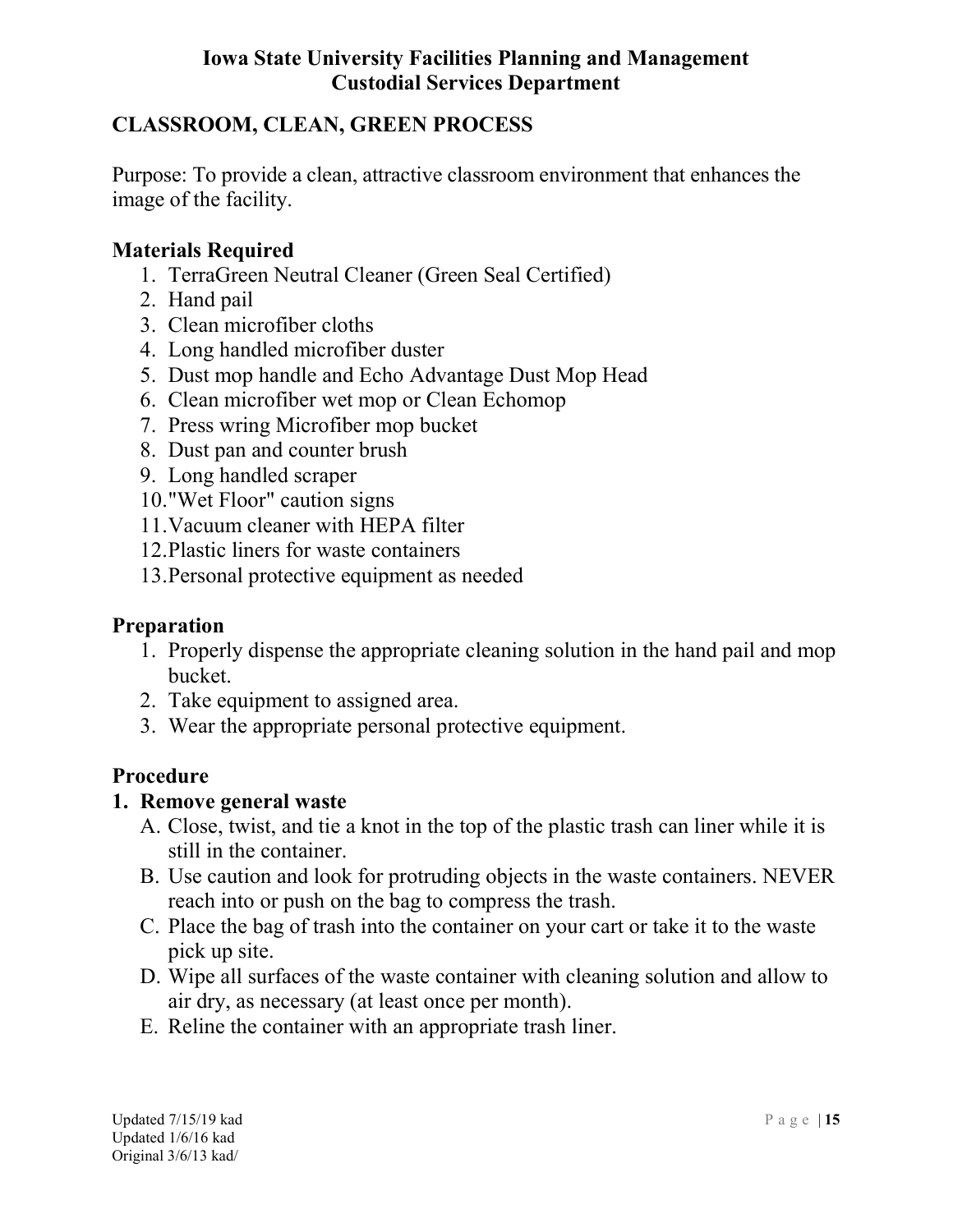# 2. High dust

- A. Using the long handled duster, high dust the tops of items on the walls that are at or above your shoulder height.
- B. Include items such as pictures, plaques, mirrors, bulletin boards, marker/chalk boards, and tops of partitions, vents, tops of cabinets, coat racks, and window/door frames.

## 3. Clean White boards

- A. Damp clean the White board using a cloth dampened in an approved cleaner or water. Be sure to damp wipe the marker tray. Do not wash the white board if word "Save" or "Do Not Erase" is written on it. If the marker is not easily removed, report this to your Supervisor.
- B. Wipe out the white board tray with the damp cloth.

# 4. Damp dust walls, tables and furniture

- A. Dampen the cloth in the cleaning solution and wring out all excess solution to avoid drips.
- B. Damp dust the door and wall features such as thermostats, light switches, ledges, and windowsills. Spot clean visible soil from doors, walls, windows and blinds as needed,
- C. Using a cloth dampened in the cleaning solution, damp dust the furnishings/furniture such as tables, lights, bookcases, file cabinets, chairs, desk, coat racks, and lecture podiums.
- D. Pay particular attention to the classroom chairs, tables, and desks assuring all surfaces of these items are cleaned as needed including seats, writing surfaces, and legs.
- E. NOTE: Do not disturb papers or personal items on top of the furniture in classrooms.
- F. PERIODICALLY: Polish any wood furniture following the label directions.

# 5. Clean the floor - hard surface

- A. Remove any gum or sticky residue from the floor by gently prying it loose with the long handled scraper.
- B. Dust mop the floor.
- C. Use the brush and dustpan to pick up the soil.
- D. Dispose of the soil into an appropriate container.
- E. Post caution (wet floor) sign in doorway.
- F. Dip the mop into the solution and press out excess water.
- G. Clean the edges of the floor.
- H. In the open area of the floor, use a figure-eight motion. Rinse and wring out the mop frequently. Change water as needed.
- I. Be sure to mop underneath and behind furniture including waste containers.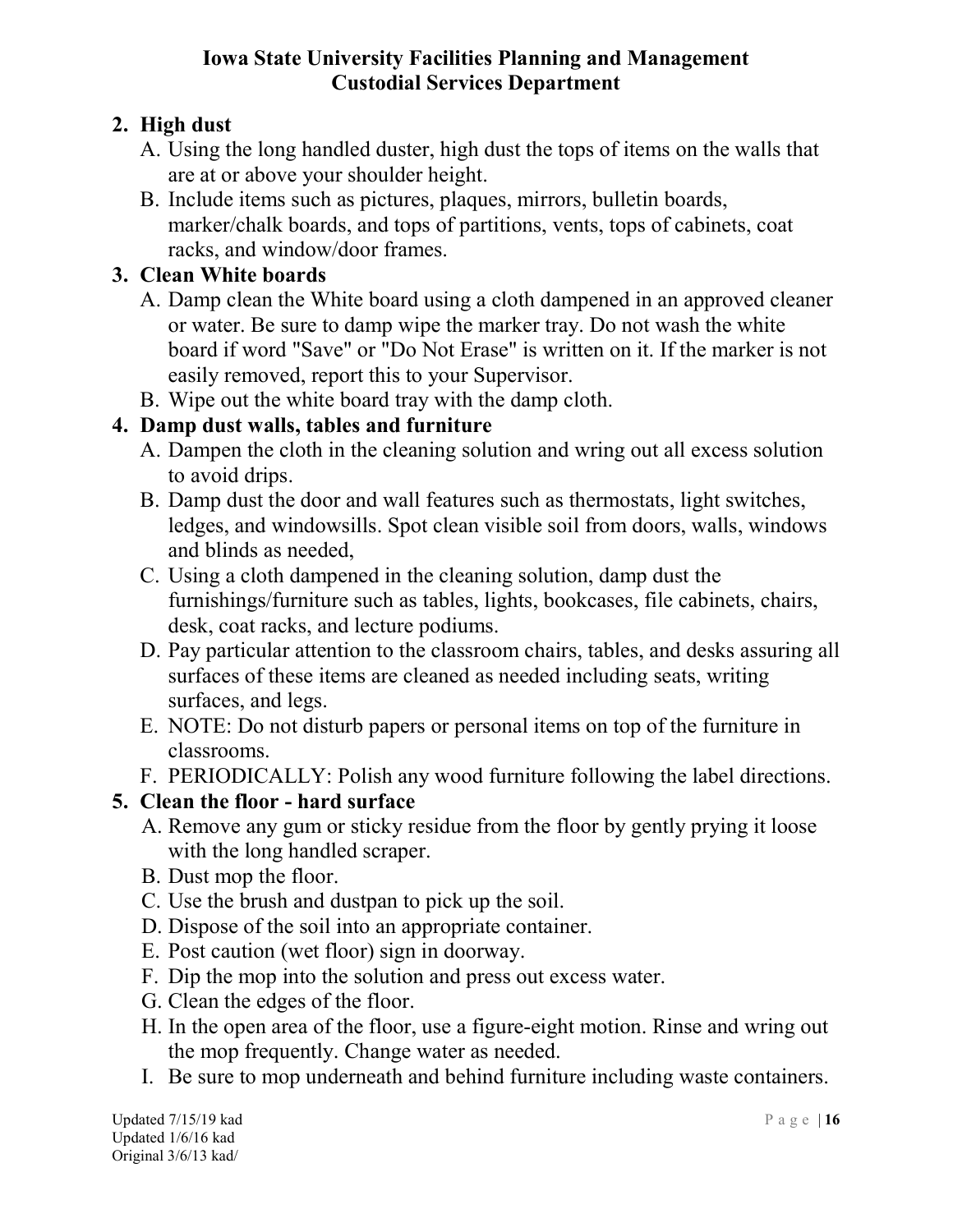J. Remove the wet floor sign after the floor is completely dry.

# 6. Clean the floor - carpeted

- A. Pick up large debris.
- B. Plug the vacuum into a wall outlet. Move to the far side of the room.
- C. Vacuum back and forth using overlapping passes.
- D. Be sure to vacuum underneath and behind furniture including waste containers.
- E. Spot clean carpets as needed using recommended procedures.
- F. PERIODICALLY: Vacuum the carpet edges. Follow your facilities standard of frequency for this procedure.

### 7. Clean up

- A. Turn off lights.
- B. Clean all equipment, Return all equipment and supplies to the appropriate area.
- C. Let all soiled mop heads and cleaning cloths dry out then bag for laundry.
- D. Remove your personal protective equipment and wash your hands.

- 1. Always check electrical equipment prior to use. (Refer to the procedure for care of electrical equipment.)
- 2. Avoid running over the electrical cord with the vacuum cleaner; manage the cord so as to work away from the outlet rather than toward it.
- 3. Always post caution signs appropriately.
- 4. Use caution when moving furniture or other heavy objects. Always practice proper lifting techniques and ask for assistance when appropriate.
- 5. Always use the cleaning chemical exactly as directed by the label following all recommended safety precautions.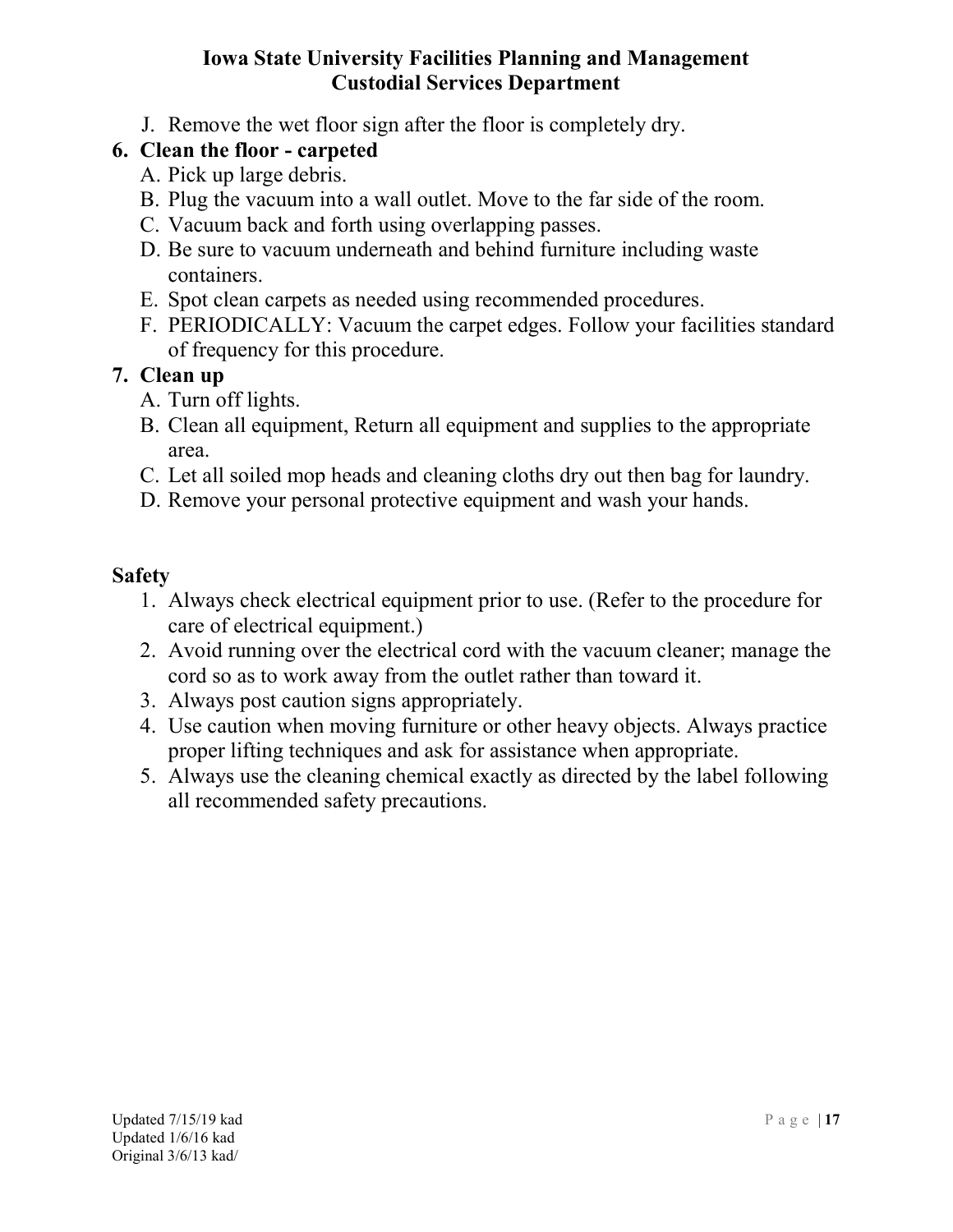# LAVATORIES AND SINKS, CLEAN, GREEN PROCESS

Purpose: To maintain a clean and attractive environment which reduces the likelihood of cross infection and enhances the image of the facility.

### Materials Required

- 1. TerraGreen Neutral Cleaner (Green Seal Certified)
- 2. Cleaning cloths or Paper Towels
- 3. Scrubbing sponge
- 4. Gloves and goggles

#### Preparation

1. Properly dispense the appropriate cleaning solution.

#### Procedure

### 1. Clean the sinks and lavatories

- A. Apply disinfectant cleaner to the ALL surfaces of the fixture.
- B. Let the disinfectant dwell for the time listed on the product label. This contact time must be observed. The surface being disinfected needs to remain damp and saturated with product for the duration of this contact time.
- C. Using a clean cloth that has been dampened with the disinfectant cleaner, clean the inside of the lavatory, the exterior surface, all metal handles and faucets.

Wipe down the plumbing underneath the fixture as well.

- D. Wipe all metal fitting dry to avoid spotting.
- E. Use an abrasive hand pad with the bathroom cleaner to remove stains. Be sure to follow the manufacturer's recommendations for stain removal, especially on specialty surfaces.
- F. Rinse the lavatory and dry with a clean cloth.

#### 2. Clean up

- A. Bag the soiled cleaning cloths for daily laundering.
- B. Dispose of soiled paper towels properly.
- C. Return all chemicals and equipment to proper storage locations.

#### Safety

1. Always use all cleaning chemicals exactly as directed by the label. Follow all recommended safety precautions.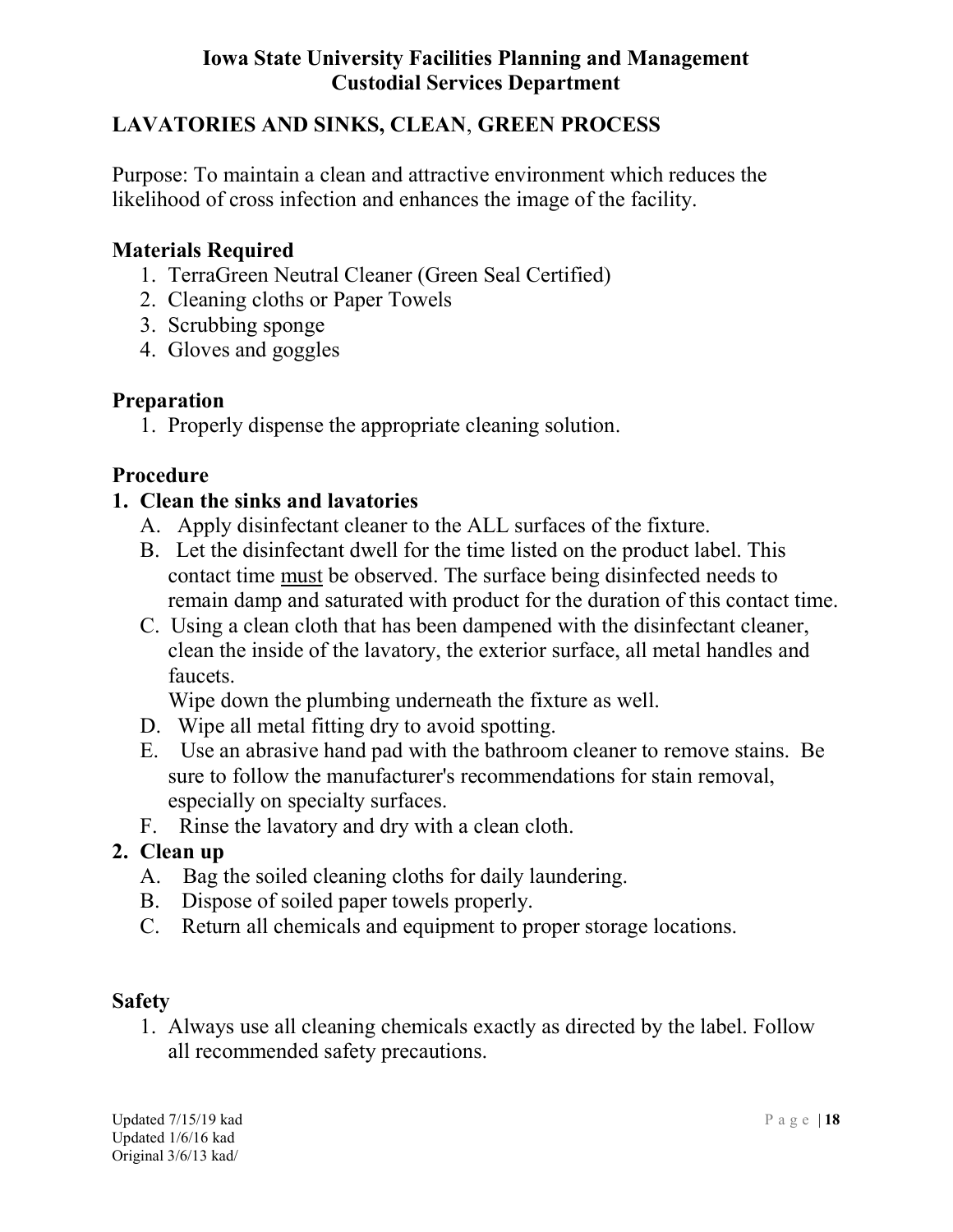- 2. Be careful not to splash any cleaning chemicals into your eyes, nose, and mouth or onto your skin. Always wear gloves and goggles.
- 3. Always practice standard precautions when cleaning any blood or body fluid spills, or soil that could contain these or other potentially infectious material.
- 4. Be careful not to get the cleaning chemical on any surface for which it is not intended in order to avoid damage.
- 5. Be sure to check underneath the lavatory and around the plumbing for sharp edges that could cut your hand - proceed with caution.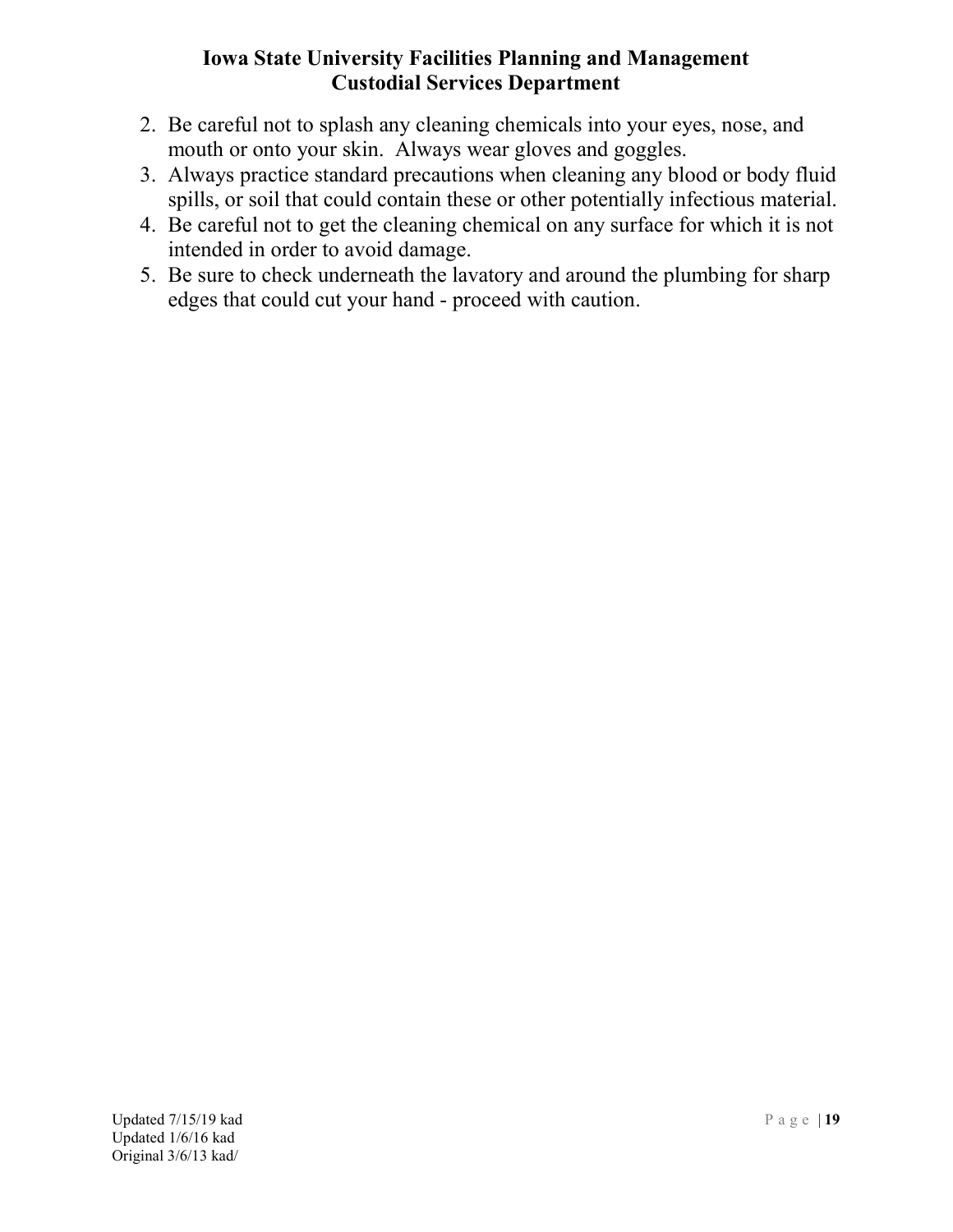# COMMODES AND URINALS, CLEAN AND DESCALE, GREEN PROCESS

Purpose: To maintain a clean and attractive environment which reduces the likelihood of cross infection and enhances the image of the facility.

#### Materials Required

- 1. Spartan Chemicals Green Solutions Ready to Use Restroom Cleaner (Green Seal Certified)
- 2. TerraGreen Neutral Cleaner (Green Seal Certified)
- 3. Cleaning cloths
- 4. Bowl mop
- 5. Scrubbing sponge
- 6. Gloves (and goggles if splashing is likely to occur)

#### Preparation

1. Properly dispense the appropriate cleaning solution.

### Procedure

### 1. Clean and descale the commodes and urinals

- A. Flush the commode or urinal and reduce the water level by pumping with the bowl mop.
- B. Apply cleaner to the interior surfaces of the fixture.
- C. Clean the inside of the fixture with the bowl mop paying particular attention to the underside of the flush rim (this prevents the accumulation of bacteria that can spread disease and create unpleasant odors).
- D. Apply disinfectant cleaner to the ALL surfaces of the fixture.
- E. Let the disinfectant dwell for the time listed on the product label. This contact time must be observed. The surface being disinfected needs to remain damp and saturated with product for the duration of this contact time.
- F. If necessary, use the Restroom Cleaner to descale the flush rim. Squeeze the Restroom Cleaner onto the bowl mop, not into the bowl. Run the mop around the flush rim and then around the rest of the bowl. Flush immediately.
- G. Clean the exterior, seat, and lid of the commode using a clean cloth.
- H. Wipe up any spills.

# 2. Clean up

- A. Let the soiled cleaning cloths dry out then bag for laundry.
- B. If required, return the bowl cleaner to the supply closet at the end of the shift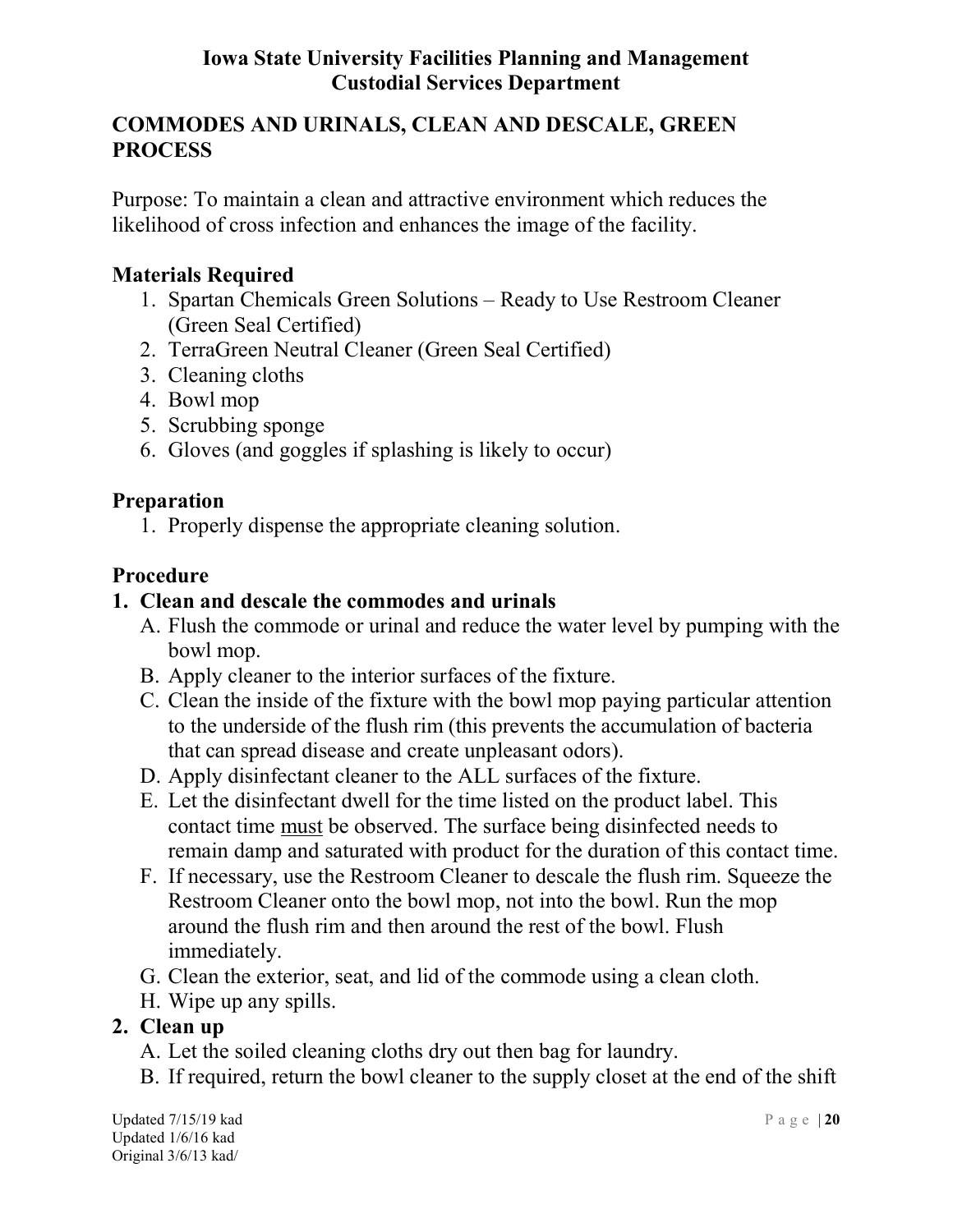(it should only be on the cleaning cart when needed for the descaling procedure).

- 1. Always use all cleaning chemical exactly as directed by the label following all recommended safety precautions.
- 2. Be careful not to splash any cleaning chemicals into your eyes, nose, and mouth or onto your skin. Always wear gloves and goggles. 3. Always practice standard precautions when cleaning any blood or body fluid spills, or soil that could contain these or other potentially infectious material.
- 4. Be careful not to get the cleaning chemical on any surface for which it is not intended in order to avoid damage - especially the Restroom Cleaner.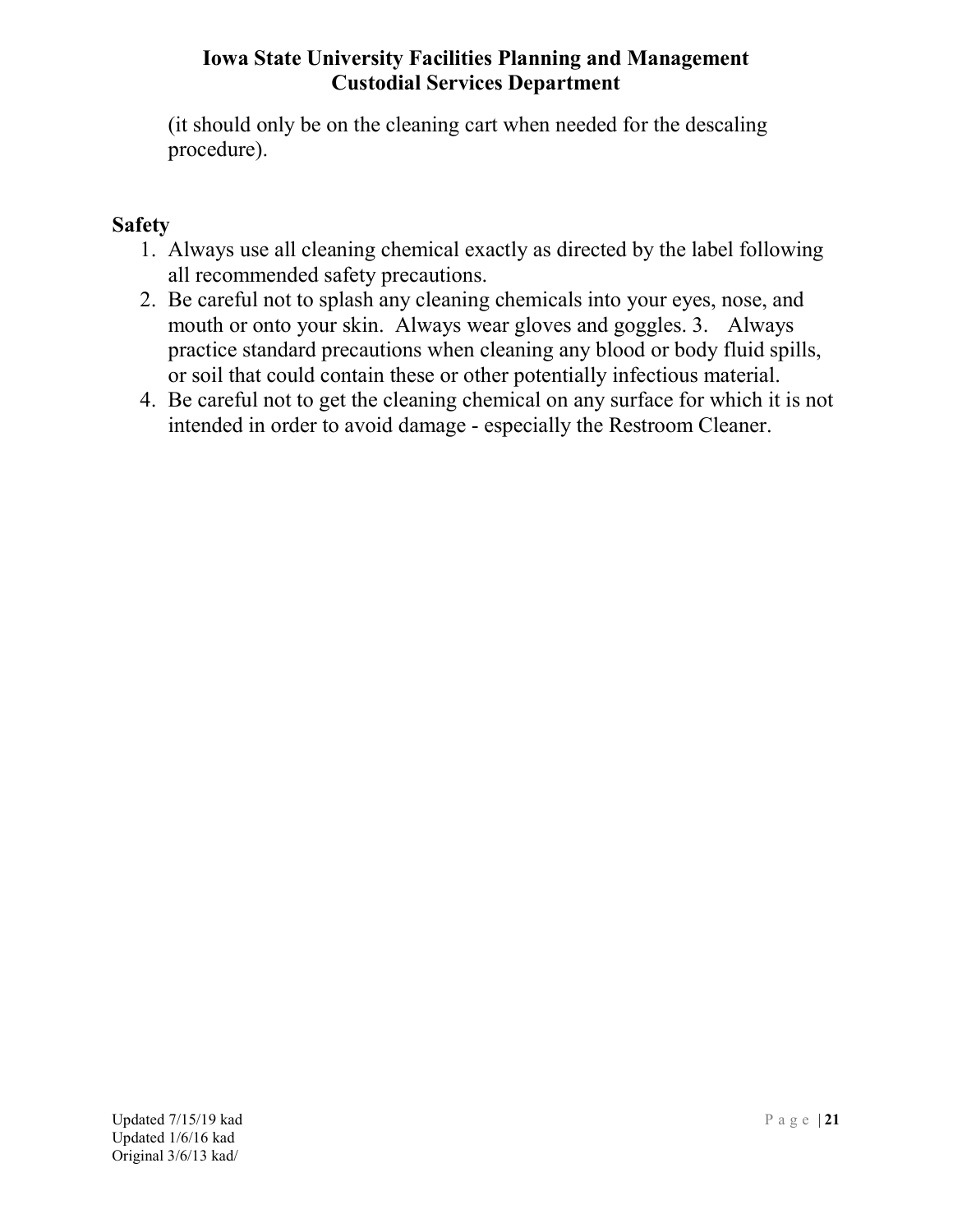#### DISPENSERS, PAPER TOWEL, CLEAN AND REFILL, GREEN PROCESS

Purpose: To maintain an ample supply of dispensed items at all times for the convenience of patients, visitors and staff thus encouraging personal hygiene and, therefore, the reduction or elimination of cross infections.

#### Materials Required

- 1. 46100 EcoSoft Universal Roll Towel
- 2. Damp cloth
- 3. Dry cloth
- 4. TerraGreen Neutral Cleaner (Green Seal Certified)
- 5. Spray bottle

#### Preparation

1. Properly dispense the appropriate cleaning solution.

#### Procedure

#### 1. Clean and refill the paper towel dispensers

- A. Open or unlock the dispenser. Be careful not to let it fall open as it can scratch the wall or hurt you.
- B. Remove any paper towels and damp dust the inside of the unit in order to remove loose paper dust.
- C. Replace paper towels and add as necessary in order to fill the unit. Be sure to place the free end of the roll towels under the front roller of the dispenser and feed the towels through the rollers. Check to be sure the towels dispense easily.
- D. Close and lock (where appropriate) the dispenser making sure it is secure and will not fall open and hurt someone.
- E. Damp wipe the outside of the unit with the cleaning chemical and dry it completely.
- F. Report any broken or malfunctioning units to maintenance or other appropriate person for repair.

#### 2. Clean up

- A. Let cloths dry and bag for laundry.
- B. Return all equipment and extra product to proper storage.

#### Safety

1. Be careful of sharp edges on dispensers - these can easily cut you. Report

Updated 7/15/19 kad  $P$  a g e | 22 Updated 1/6/16 kad Original 3/6/13 kad/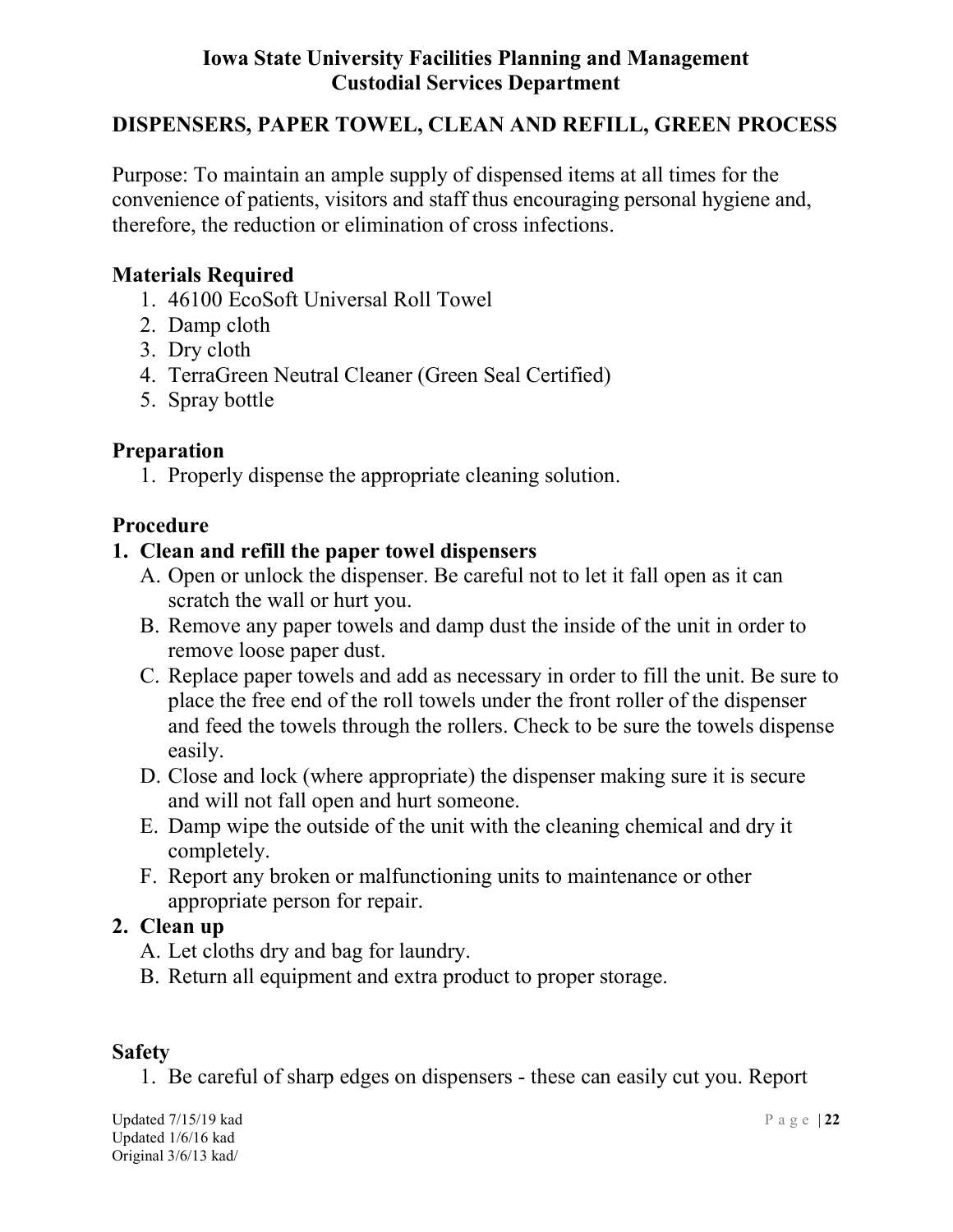this condition to your Supervisor so that the edges can be filed down or the dispensers replaced.

- 2. Always be sure the dispensers are locked to prevent spilled product or injury.
- 3. Always use the cleaning chemical exactly as directed by the label following all recommended safety precautions.
- 4. Be careful not to splash any cleaning chemicals into your eyes, nose, and mouth or onto your skin. Always wear gloves and also wear a mask or goggles if necessary for protection - especially if there is a danger that chemicals could drip down into your face.
- 5. Always practice standard precautions when cleaning any blood or body fluid spills, or soil that could contain these or other potentially infectious material.
- 6. Be careful not to get the cleaning chemical on any surface for which it is not intended in order to avoid damage.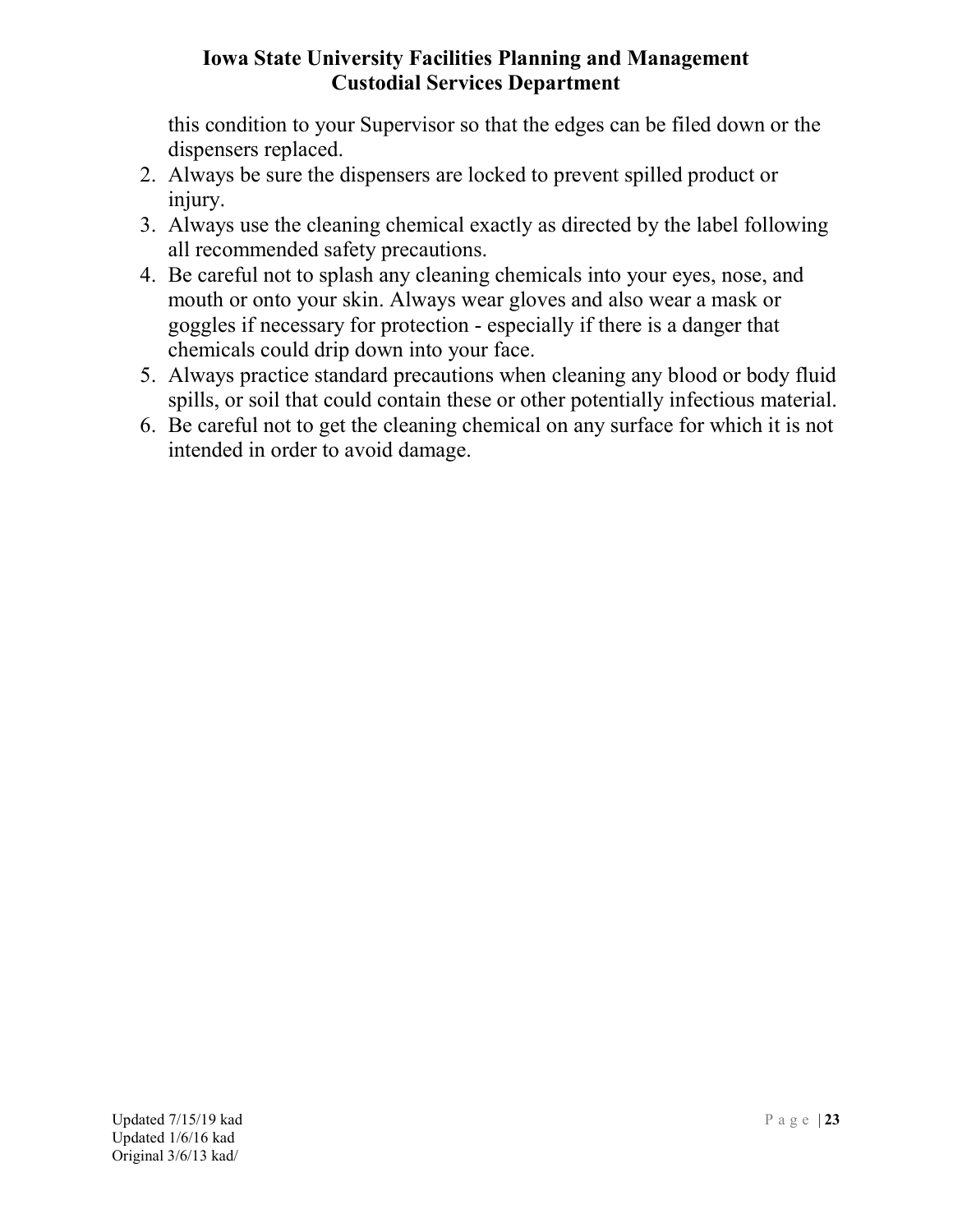## DISPENSERS, SOAP, CLEAN AND REFILL, GREEN PROCESS

Purpose: To maintain an ample supply of dispensed items at all times for the convenience of patients, visitors and staff thus encouraging personal hygiene and, therefore, the reduction or elimination of cross infections.

#### Materials Required

- 1. Liquid hand soap (appropriate for dispenser)
- 2. Damp cloth
- 3. Dry cloth
- 4. TerraGreen Neutral Cleaner (Green Seal Certified)
- 5. Spray bottle

#### Preparation

1. Properly dispense the appropriate cleaning solution.

### Procedure

### 1. Clean and refill the soap dispensers

- A. Inspect soap dispensers to ensure that there is an adequate supply of soap and that they are not clogged.
- B. If the soap is low, replace.
- C. Clean the exterior of the dispenser with a damp cloth and the all-purpose cleaner and dry it completely.
- D. Report any broken or malfunctioning units to maintenance or other appropriate person for replacement.

#### 2. Clean up

- A. Let all soiled cleaning cloths dry out then bag for laundering.
- B. Return all equipment and extra product to proper storage.

- 1. Be careful of sharp edges on dispensers these can easily cut you. Report this condition to your supervisor so that the edges can be filed down or the dispensers replaced.
- 2. Always be sure the dispensers are locked to prevent spilled product or injury.
- 3. Always use the cleaning chemical exactly as directed by the label following all recommended safety precautions.
- 4. Be careful not to splash any cleaning chemicals into your eyes, nose, and mouth or onto your skin. Always wear gloves and also wear a mask or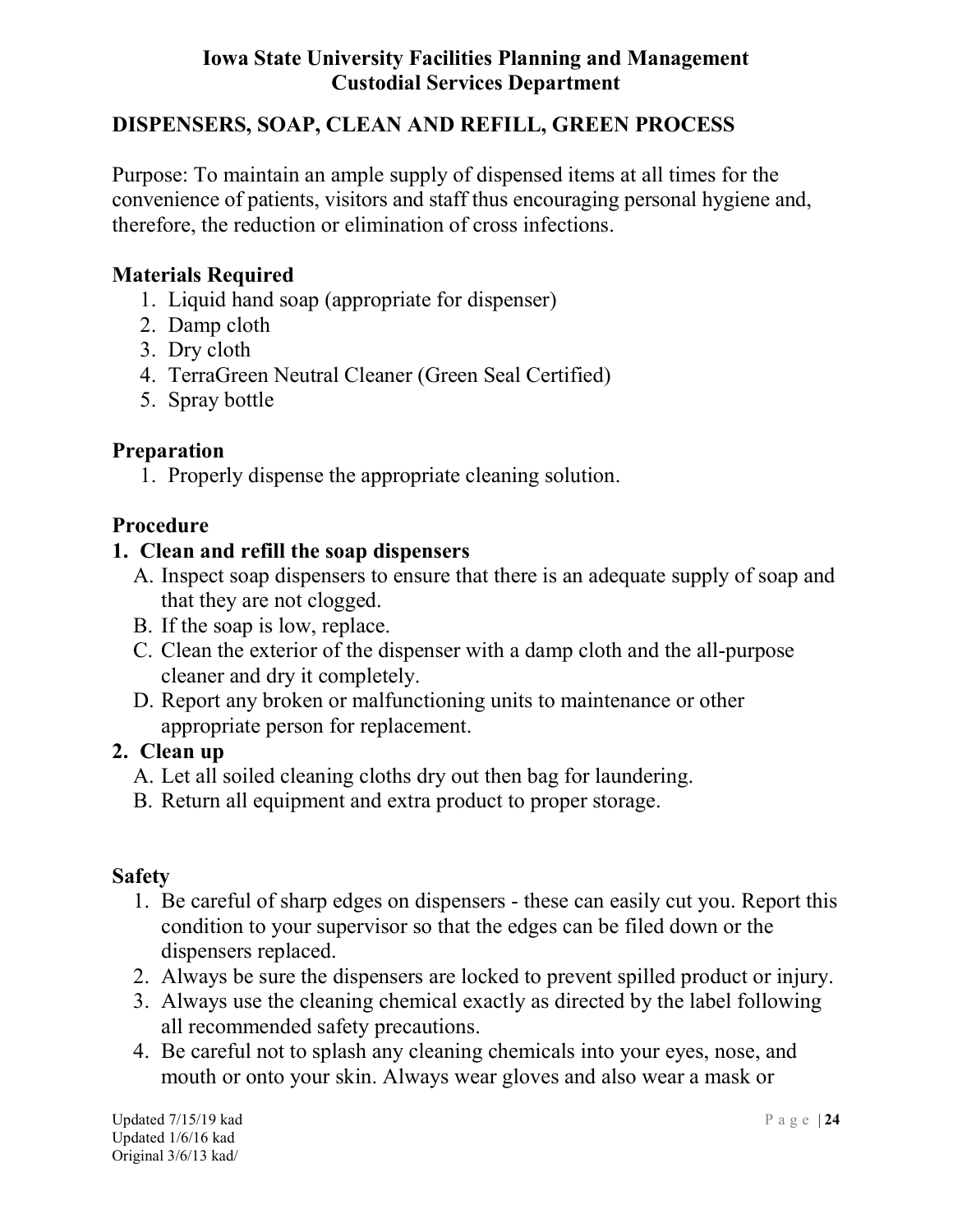goggles if necessary for protection - especially if there is a danger that chemicals could drip down into your face.

- 5. Always practice standard precautions when cleaning any blood or body fluid spills, or soil that could contain these or other potentially infectious material.
- 6. Be careful not to get the cleaning chemical on any surface for which it is not intended in order to avoid damage.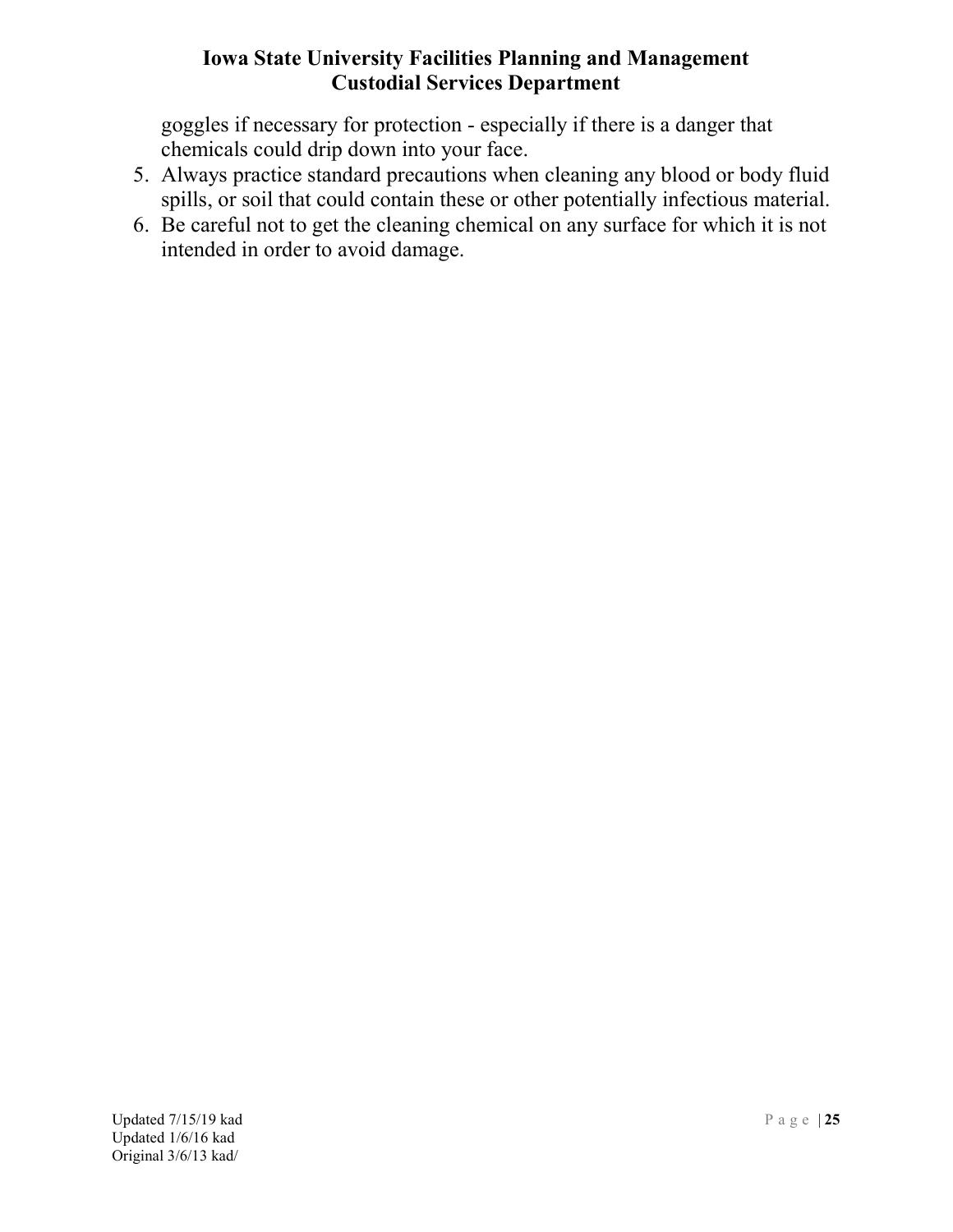# Iowa State University Facilities Planning and Management Custodial Services Department DISPENSERS, TISSUE, CLEAN AND REFILL, GREEN PROCESS

Purpose: To maintain an ample supply of dispensed items at all times for the convenience of patients, visitors and staff thus encouraging personal hygiene and, therefore, the reduction or elimination of cross infections.

# Materials Required

- 1. Tissue rolls
- 2. Damp cloth
- 3. Dry cloth
- 4. TerraGreen Neutral Cleaner (Green Seal Certified)
- 5. Spray bottle

# Preparation

1. Properly dispense the appropriate cleaning solution onto a damp cloth.

# Procedure

- 1. Unlock (open) the dispenser.
- 2. Remove the tissue rollers (spindles)
- 3. Damp wipe the inside of the unit to remove paper dust using the disinfectant cleaner.
- 4. Install the new roll of tissue
	- A. Install the new roll of tissue. Be sure to "start" the tissue by pulling the first sheet loose for the convenience of the customer.
- 5. Damp wipe the outside of the unit with the disinfectant cleaner and wipe dry
- 6. Report any broken or malfunctioning units to maintenance or other appropriate person for repair
- 7. Clean up
	- A. Let all cleaning cloths dry out and bag for laundering.
	- B. Return all equipment and extra product to proper storage.

# Safety

- 1. Be careful of sharp edges on dispensers these can easily cut you. Report this condition to your supervisor so that the edges can be filed down or the dispensers replaced.
- 2. Always be sure the dispensers are locked (closed) to prevent spilled product or injury.
- 3. Always use the cleaning chemical exactly as directed by the label following all recommended safety precautions.

Updated 7/15/19 kad  $P$  a g e | 26 Updated 1/6/16 kad Original 3/6/13 kad/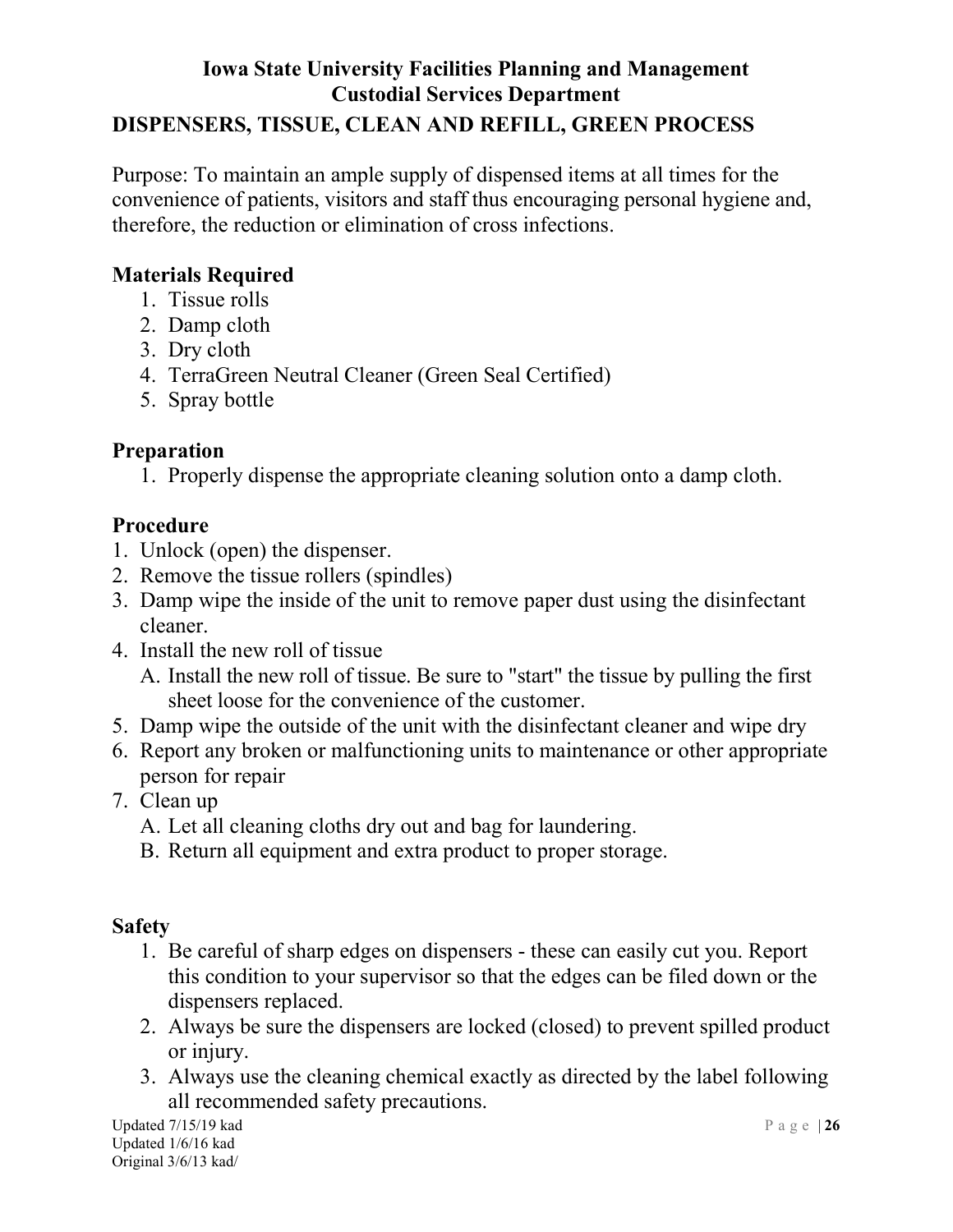- 4. Be careful not to splash any cleaning chemicals into your eyes, nose, and mouth or onto your skin. Always wear gloves and also wear a mask or goggles if necessary for protection - especially if there is a danger that chemicals could drip down into your face.
- 5. Always practice standard precautions when cleaning any blood or body fluid spills, or soil that could contain these or other potentially infectious material.
- 6. Be careful not to get the cleaning chemical on any surface for which it is not intended in order to avoid damage.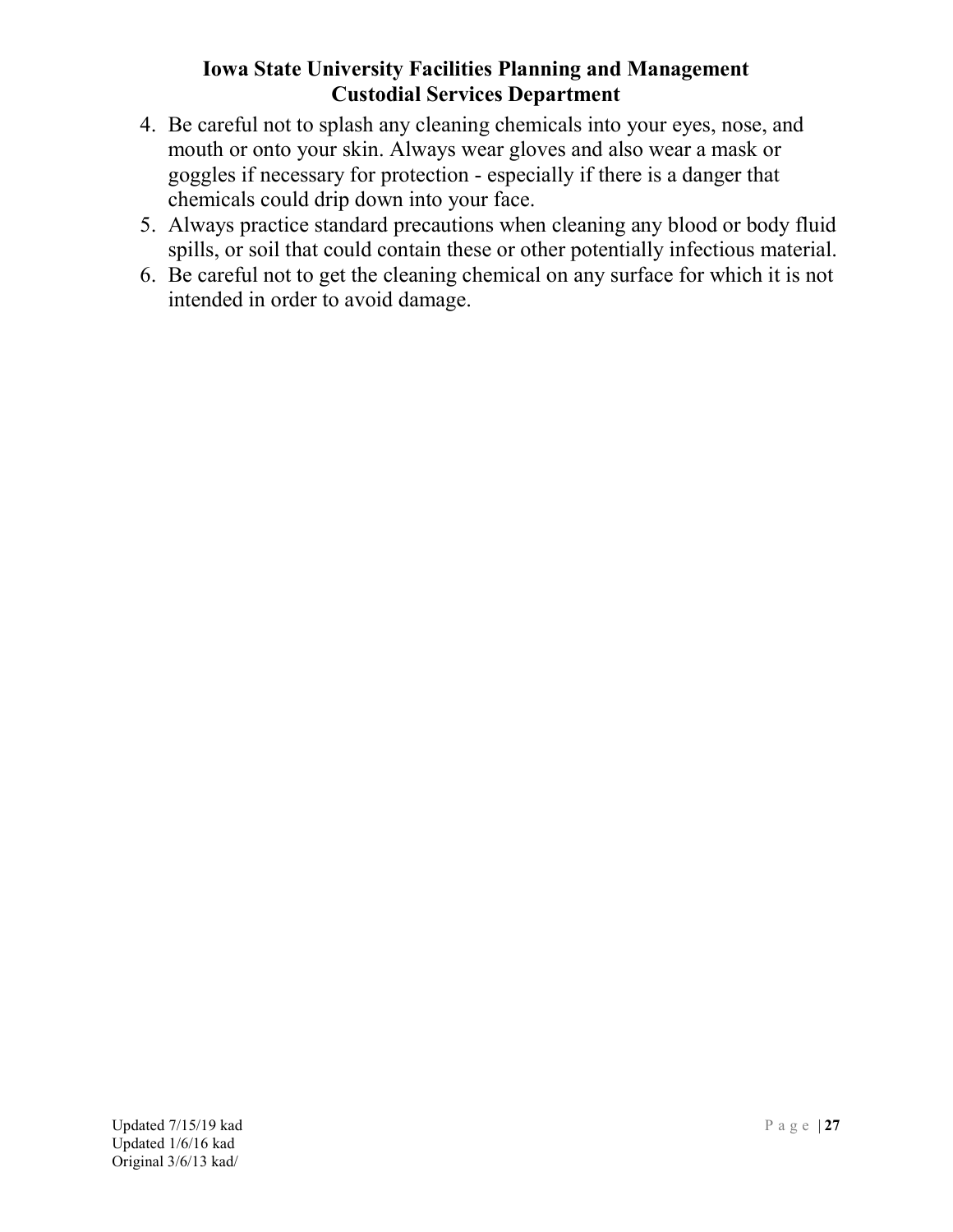### DRINKING FOUNTAINS, GREEN PROCESS

Purpose: To keep all drinking fountains in a clean condition to prevent the spread of infection.

## Materials Required

- 1. Personal protective equipment as needed
- 2. TerraGreen Neutral Cleaner (Green Seal Certified)
- 3. Spray Bottle.
- 4. Micro fiber cleaning cloths
- 5. Appropriate pad or sponge
- 6. Grout brush

#### Preparation

- 1. Wear appropriate personal protective equipment.
- 2. Properly dispense the appropriate cleaning solution into spray bottles.
- 3. Take equipment to assigned area.

# Procedure

# 1. Daily cleaning of drinking fountains.

- A. Check the water flow
- B. Spray some disinfectant cleaner solution on the inside surfaces of the mouthpiece and protective guard
- C. Using the grout brush, scrub the inside and outside of the mouthpiece/protective guard
- D. Rinse the mouthpiece and protective guard with clear water.
- E. Damp wipe drinking fountain surfaces

# 2. Clean up

- A. Clean all equipment. Return all equipment and supplies to the appropriate area.
- B. Let soiled cleaning cloths thy out then bag for laundry.
- C. Remove your personal protective equipment and wash your hands.

#### **Safety**

- 1. Always use the cleaning chemical exactly as directed by the label and following all recommended safety precautions.
- 2. Be sure to wipe up any cleaning solution spills or water from the floor.
- 3. Be careful not to get the cleaning chemical on any surface for which it is not intended in order to avoid damage.

Updated 7/15/19 kad  $P$  a g e | 28 Updated 1/6/16 kad Original 3/6/13 kad/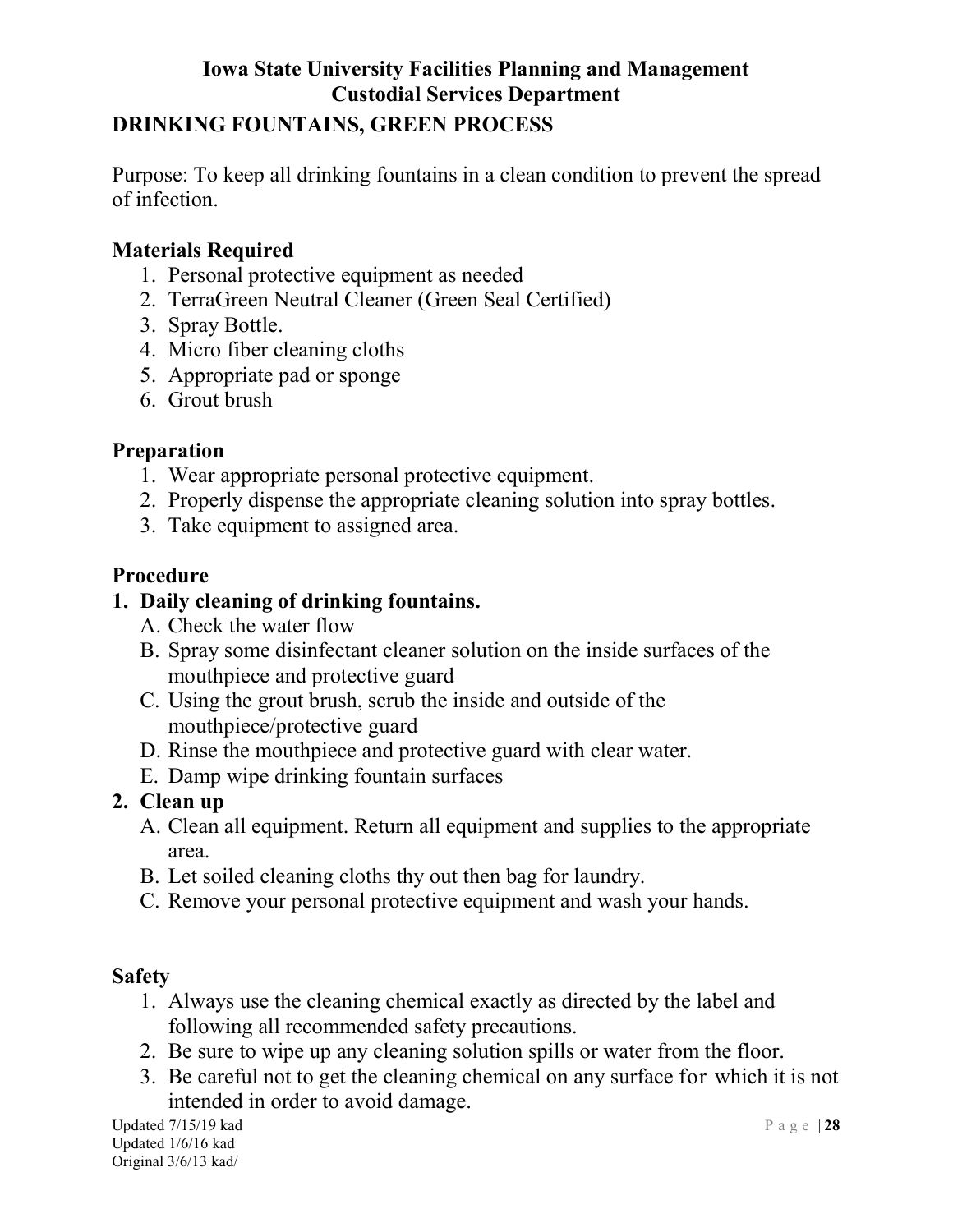- 4. Be careful not to splash any cleaning chemicals into your eyes, nose, mouth, or onto your skin. Always wear gloves and also wear a mask or goggles if necessary for protection - especially if there is a danger that chemicals could splash into your face and eyes.
- 5. Always practice standard precautions when cleaning any blood or body fluid spills, or soil that could contain these or other potentially infectious material.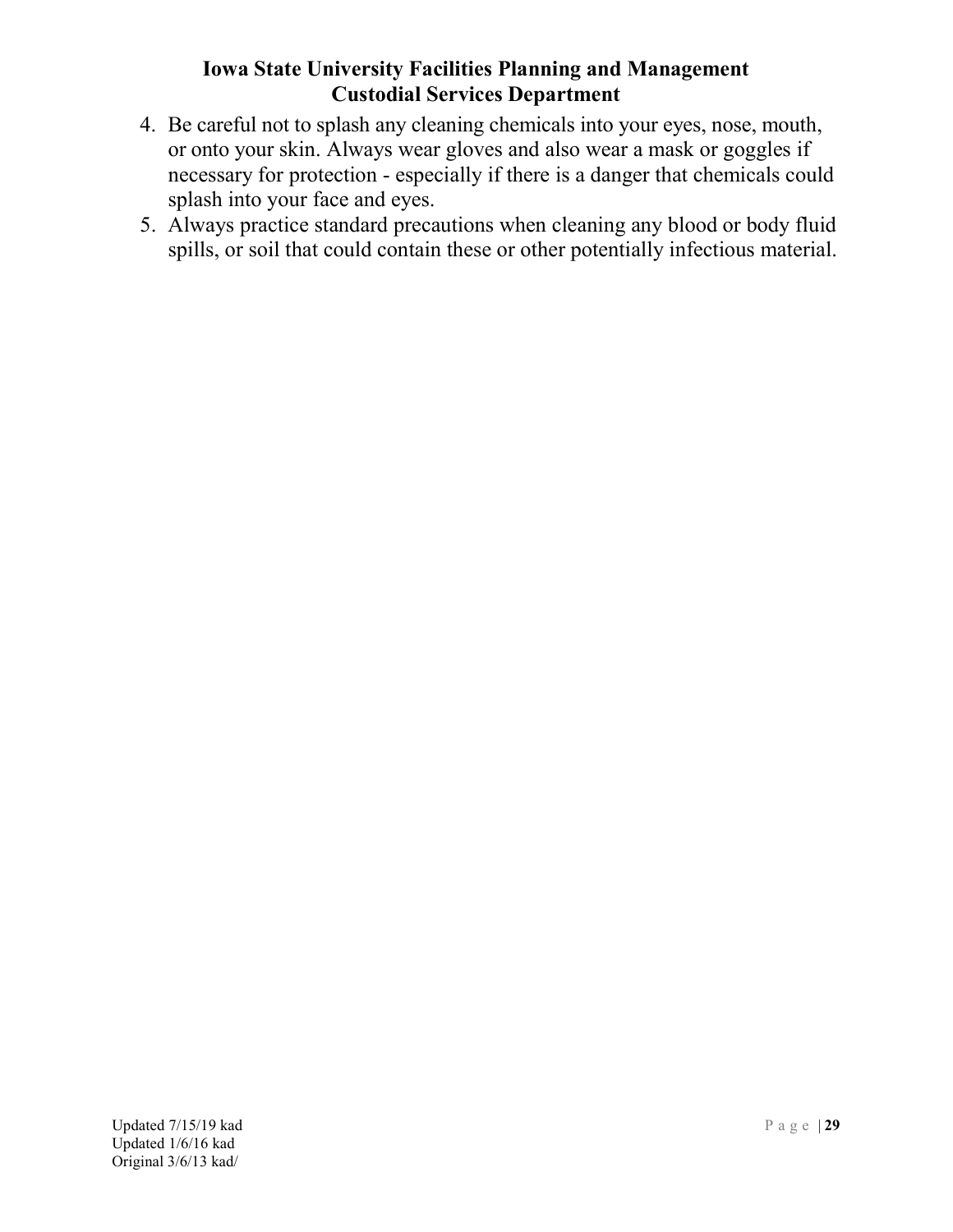# ELEVATORS, CLEAN, GREEN PROCESS

Purpose: To maintain clean, attractive and safe elevators which enhance the image of the facility.

# Materials Required

- 1. TerraGreen Neutral Cleaner (Green Seal Certified)
- 2. Clean microfiber or Echomop wet mop
- 3. Dust mop handle and microfiber head
- 4. Dust pan and broom
- 5. Long handled scraper
- 6. Wet floor signs
- 7. Hand pail
- 8.
- 9. Microfiber cleaning cloths
- 10.Mop Bucket
- 11.Vacuum cleaner or wet dry vacuum with HEPA filters
- 12.Personal protective equipment as needed

#### Preparation

- 1. Properly dispense the appropriate amount of cleaning solution into the hand pail and mop bucket.
- 2. Take equipment to assigned area.
- 3. Bring elevator to the floor.
- 4. Put the elevator out of order by turning off the switch or key if possible.
- 5. Wear the appropriate personal protective equipment.

#### Procedure

#### 1. Clean the floor - hard surface

- A. Remove any gum or sticky residue from the floor by gently prying it loose with the long handled scraper. Take care not to scratch the floor.
- B. Dust mop the floor.
- C. Use the broom and dustpan to take up the soil.
- D. Dispose of soil into appropriate container.
- E. Post caution (wet floor) sign in doorway.
- F. Dip the mop into the solution and press out excess liquid. Avoid splashing water on the sides of the walls and in the elevator tracks.
- G. Clean the edges of the floor.
- H. In the open area of the floor, use a figure-eight motion and turn the mop over every few strokes. Rinse and wring out the mop frequently.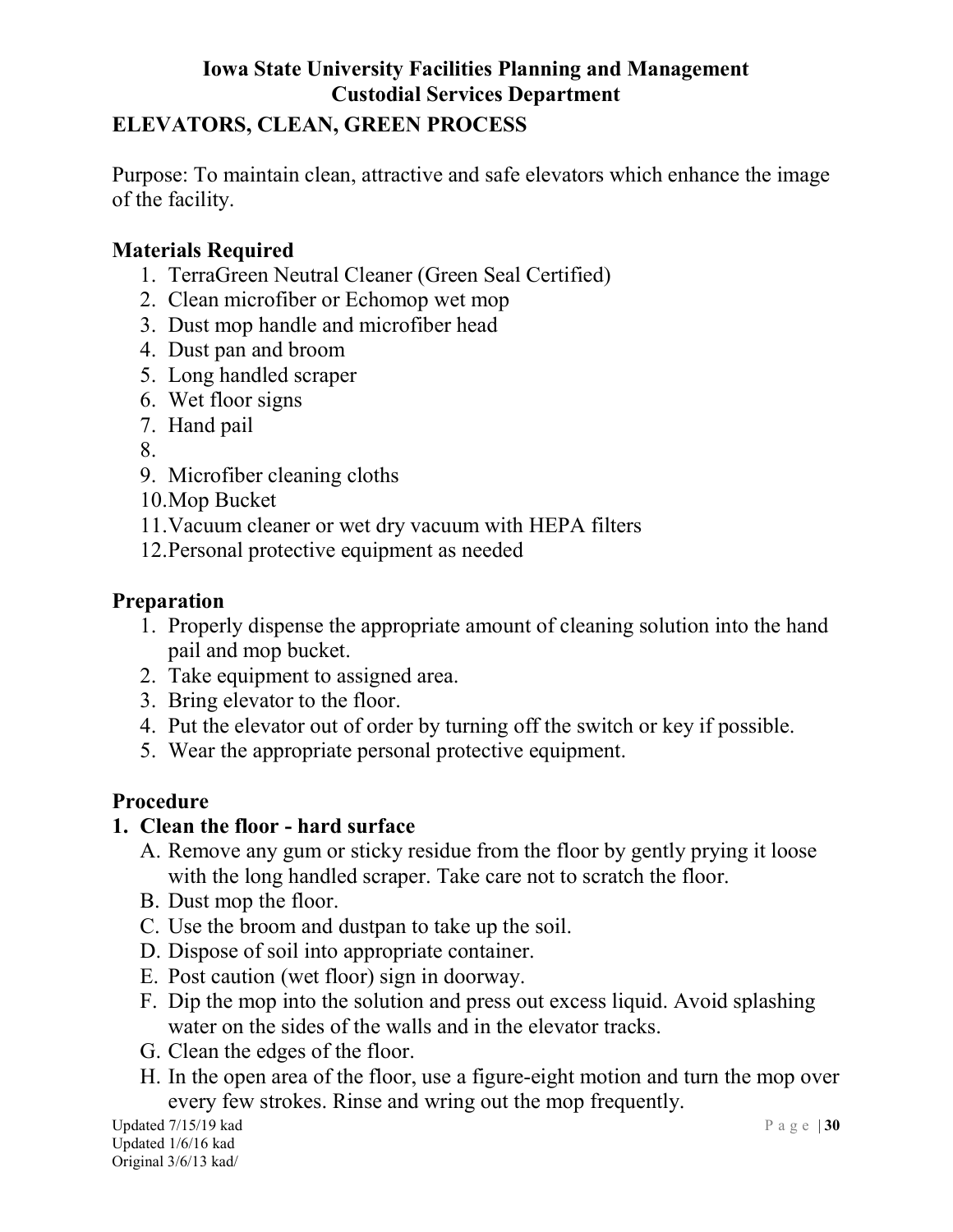- I. Remove the wet floor signs after the floor is completely dry.
- J. Put elevator back in service.

## 2. Clean the floor - carpet

- A. Plug the vacuum into the wall outlet. Move to the backside of the elevator.
- B. Vacuum back and forth using overlapping passes.
- C. Inspect the area for spots and stains and remove them.
- D. Put elevator back in service.

## 3. Damp dust the door and features

- A. Dip the cleaning cloth into the solution, wring it out and damp dust the inside of the doors, including the sides that slide since grease and dust accumulate there. Clean the railings, knobs and control panel, telephone and box, signage, and lights.
- B. Use a vacuum with attachments to clean any vents so as not to set off the fire alarms.
- C. Spot clean fingerprints and marks from the walls.

# 4. Clean the elevator tracks

- A. Use a vacuum cleaner with attachments to vacuum the tracks of the elevator.
- B. If soil is caked in the tracks, use a dry brush to loosen the dirt. If necessary, dampen the brush and scrub the tracks. Be sure not to let water run down into the elevator pit. Use a wet vac to pick up the solution.
- C. Rinse and dry the tracks.

#### 5. Clean up

- A. Clean all equipment and return it to the appropriate place.
- B. Let soiled mop heads and cleaning cloths dry out and bag for laundry.
- C. Remove personal protective equipment and wash your hands.

- 1. Put the elevator out of order by turning off the switch or key.
- 2. Do not prop doors open with sticks, buckets, or any other device.
- 3. Do not let water run down into the elevator pit.
- 4. Do not put elevator back into service until the floor is dry.
- 5. Always post caution (wet floor) signs appropriately.
- 6. Never vacuum a wet carpet.
- 7. Avoid running over the electrical cord with the vacuum cleaner.
- 8. Be sure the elevator is out of service before vacuuming the floor.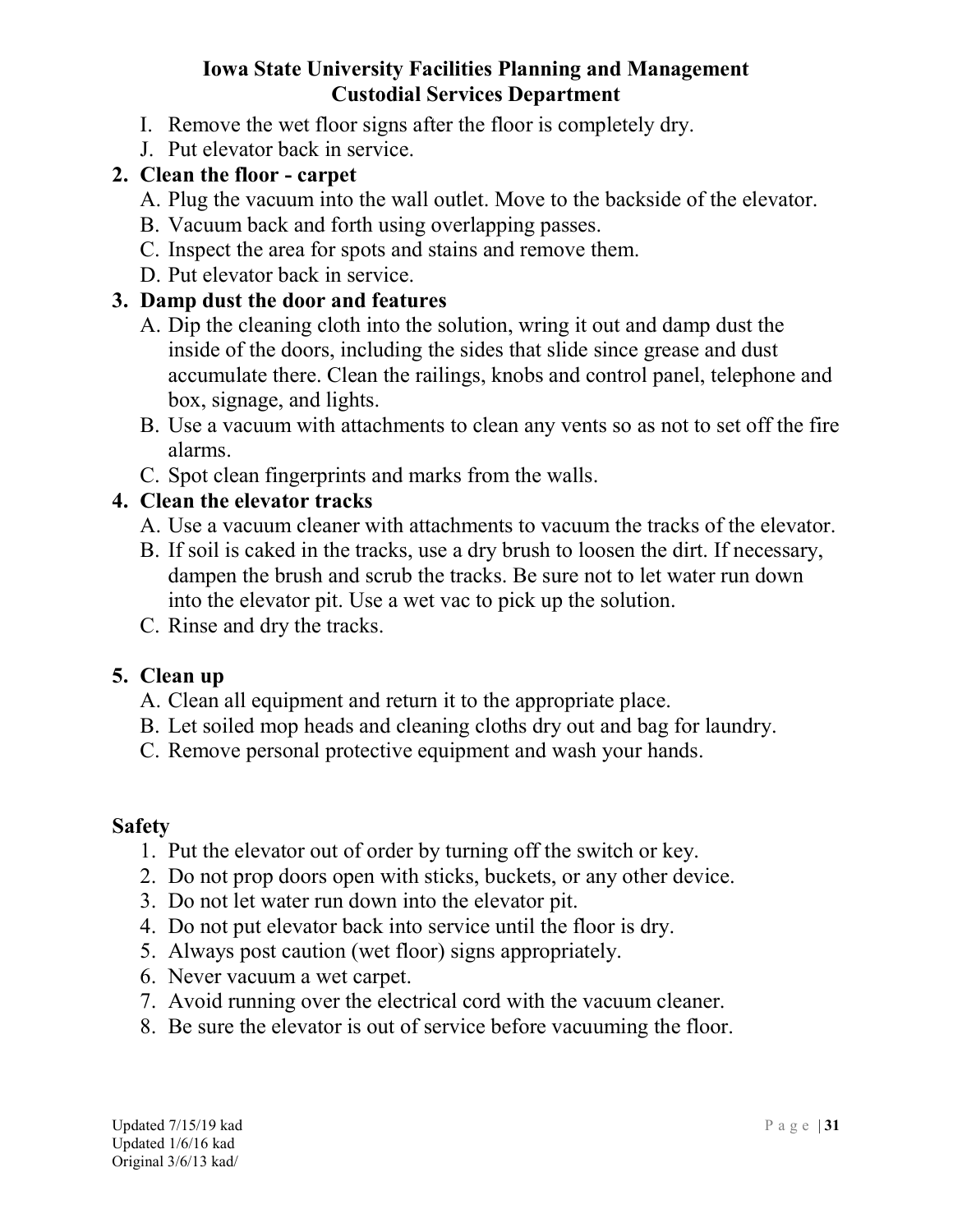# ENTRANCE MATS (CARPET), CLEAN, GREEN PROCESS

Purpose: To prolong the effective life of the entrance matting and to provide clean, attractive mats at entrances that enhances the image of the facility.

### Materials Required

- 1. TerraGreen Neutral Cleaner (Green Seal Certified)
- 2. Clean microfiber or Echomop wet mop
- 3. Broom
- 4. Dust pan and counter brush
- 5. Long handled scraper
- 6. "Wet Floor" caution signs
- 7. Mop Bucket
- 8. Microfiber cleaning cloths
- 9. Hand pail
- 10. Upright vacuum cleaner with HEPA filters
- 11. Carpet cleaning brush
- 12. Carpet extractor or pressure washer and wet vacuum
- 13. Personal protective equipment as needed

#### Preparation

- 1. Properly dispense the cleaning solution in the mop bucket/hand pail.
- 2. Take equipment to assigned area.
- 3. Wear the appropriate personal protective equipment.

#### Procedure

#### 1. Vacuum mat daily

- A. Use an upright dry vacuum with a HEPA filter adjusted to its most powerful setting. Flip one half of mat over and vacuum back side then flip over other half and do the same. Flip back and vacuum front of mat. Move nozzle slowly over matting to allow time for dirt to be picked up.
- B. NOTE: Remove gum on the mat surface daily. On some types of matting, if the gum is removed on a daily basis while still "fresh" it pops up off the mat surface when pried up with a long handled scraper. Follow your facility's procedure for gum removal.
- C. SPECIAL NOTE: For wet conditions, use an extractor or wet vacuum to remove as much water as possible from the mat.

#### 2. Remove mats from area

A. Remove mats from area. Be sure to place the mats on a clean, dry surface.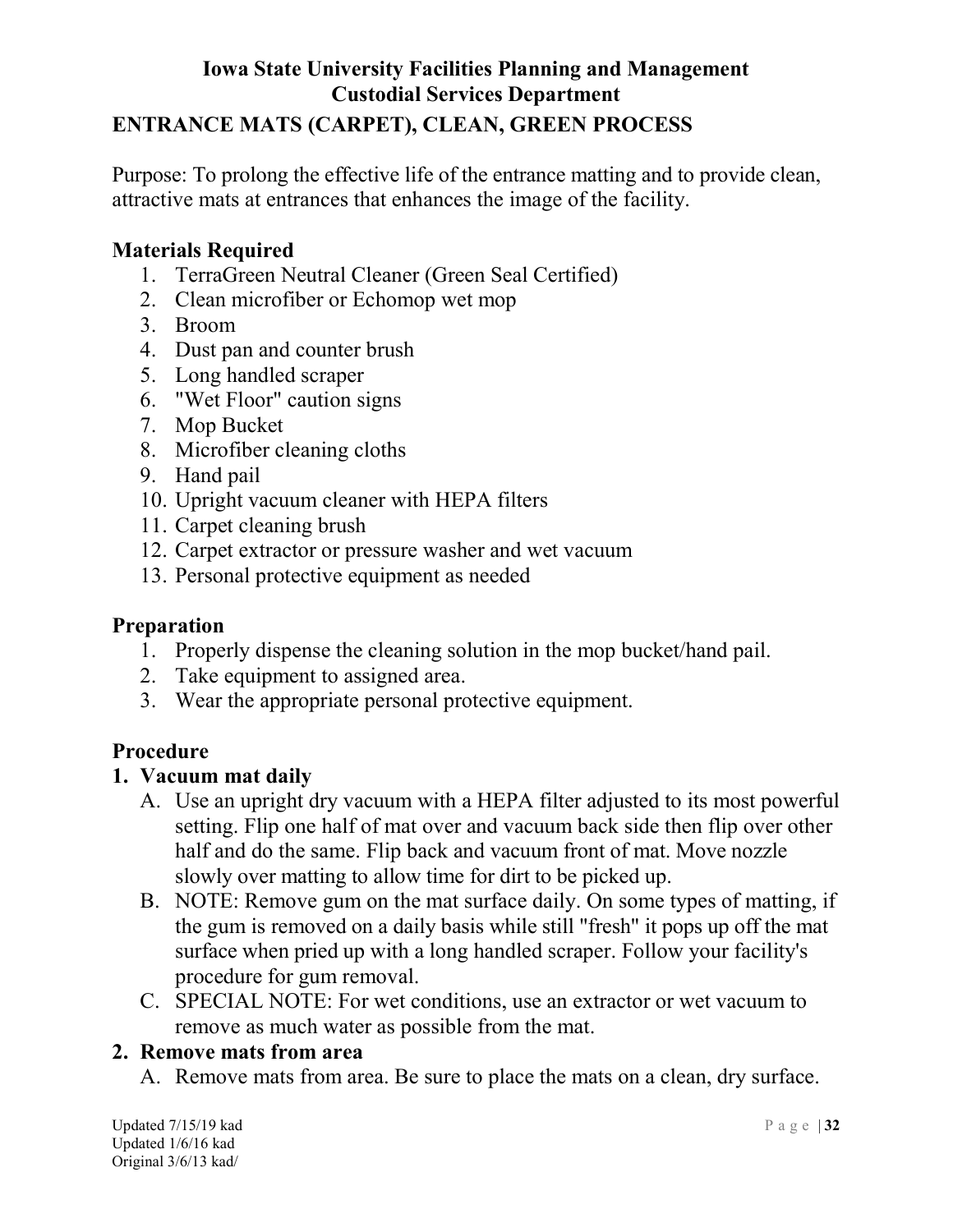# 3. Sweep dirt from floor

A. Sweep dirt from floor. Use the brush and dustpan to take up the soil. Never leave a pile of debris in a corner for later pick-up.

# 4. Periodic extract

- A. NOTE: Complete the following at the frequency determined by your facility.
- B. Remove loose dirt following step 1.
- C. Leave mat in place or take mat to designated area for cleaning, depending on your facility.
- D. Lay the mat on floor.
- E. Wet surface of mat thoroughly with clear water.
- F. Extract the carpet at least two times following the procedures in the extraction section using clear water only.
- G. Allow the mat to dry.
- H. If necessary, return the mat to the entranceway.
- I. Wipe up any water spills from the floor.
- 5.

# 6. Periodic cleaning of mat backing

- A. Take mat to designated area for cleaning. Lay mat on floor face down.
- B. Use a clean, microfiber cloth or microfiber wet mop dipped into the cleaning solution. Wring out excess solution to avoid drips.
- C. Damp wipe or damp mop the back of the mat.
- D. Allow the mat to dry.
- E. Return the mat to the entranceway.

# 7. Clean Up

- A. Clean all equipment. Return all equipment and supplies to the appropriate area.
- B. Let all soiled mop heads and cleaning cloths dry out then bag for laundry.
- C. Remove your personal protective equipment and wash your hands.

- 1. Always check electrical equipment prior to use. (Refer to the procedure for care of electrical equipment.)
- 2. Be careful not to hurt yourself when moving the mats. Always practice proper lifting techniques and ask for assistance when appropriate.
- 3. Always use the cleaning chemical exactly as directed by the label following all recommended safety precautions.
- 4. Be sure to wipe up any cleaning solution spills or water from the floor.
- 5. Be careful not to spray any cleaning chemical into eyes, nose, and mouth or onto your skin. Always wear gloves and a mask or goggles if necessary for protection - especially if there is a chance that chemicals could splash into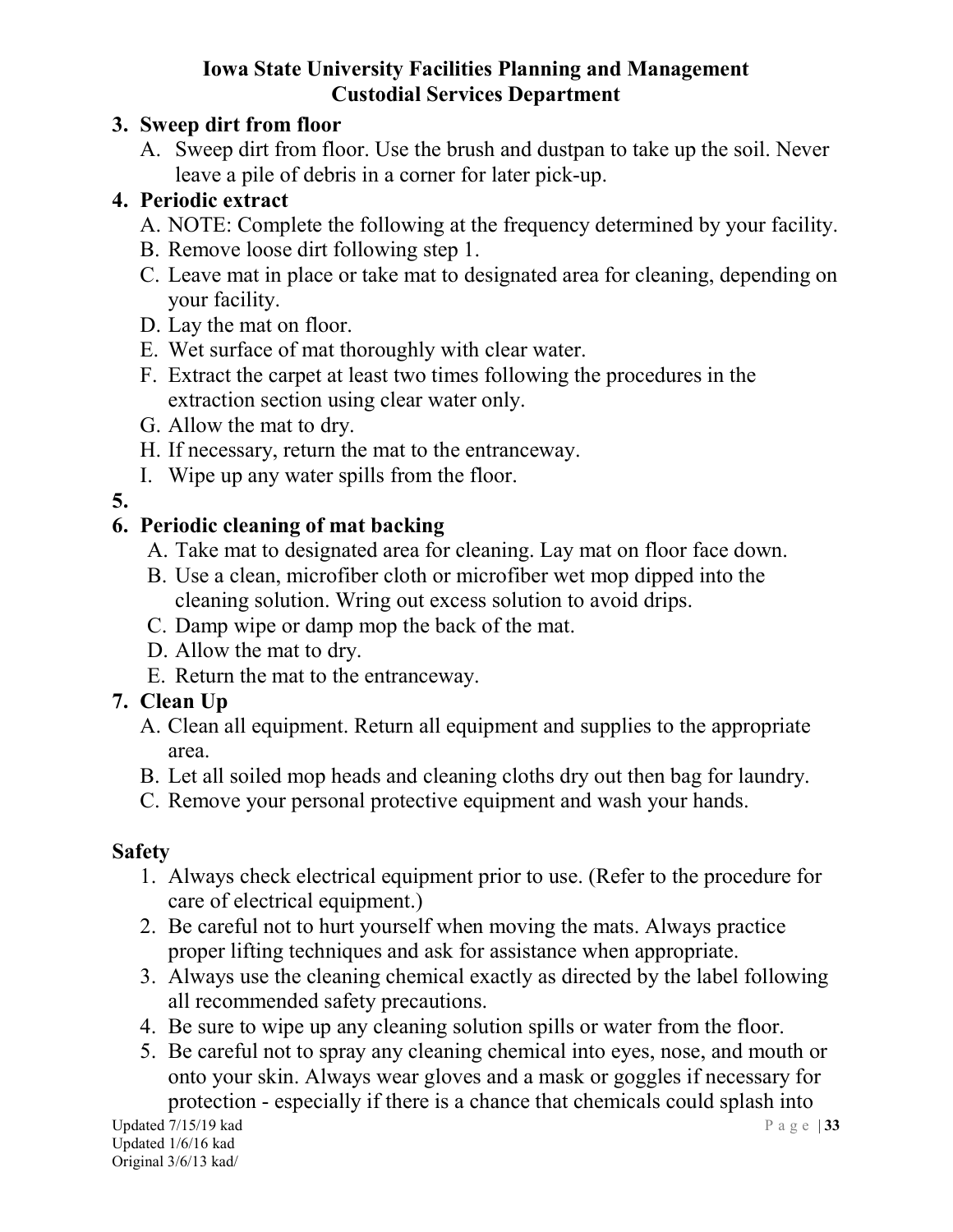your face and eyes.

- 6. Always use a wet vacuum on a wet carpet.
- 7. Avoid running over the electrical cord with the vacuum cleaner.
- 8. Always post caution (wet floor) signs appropriately.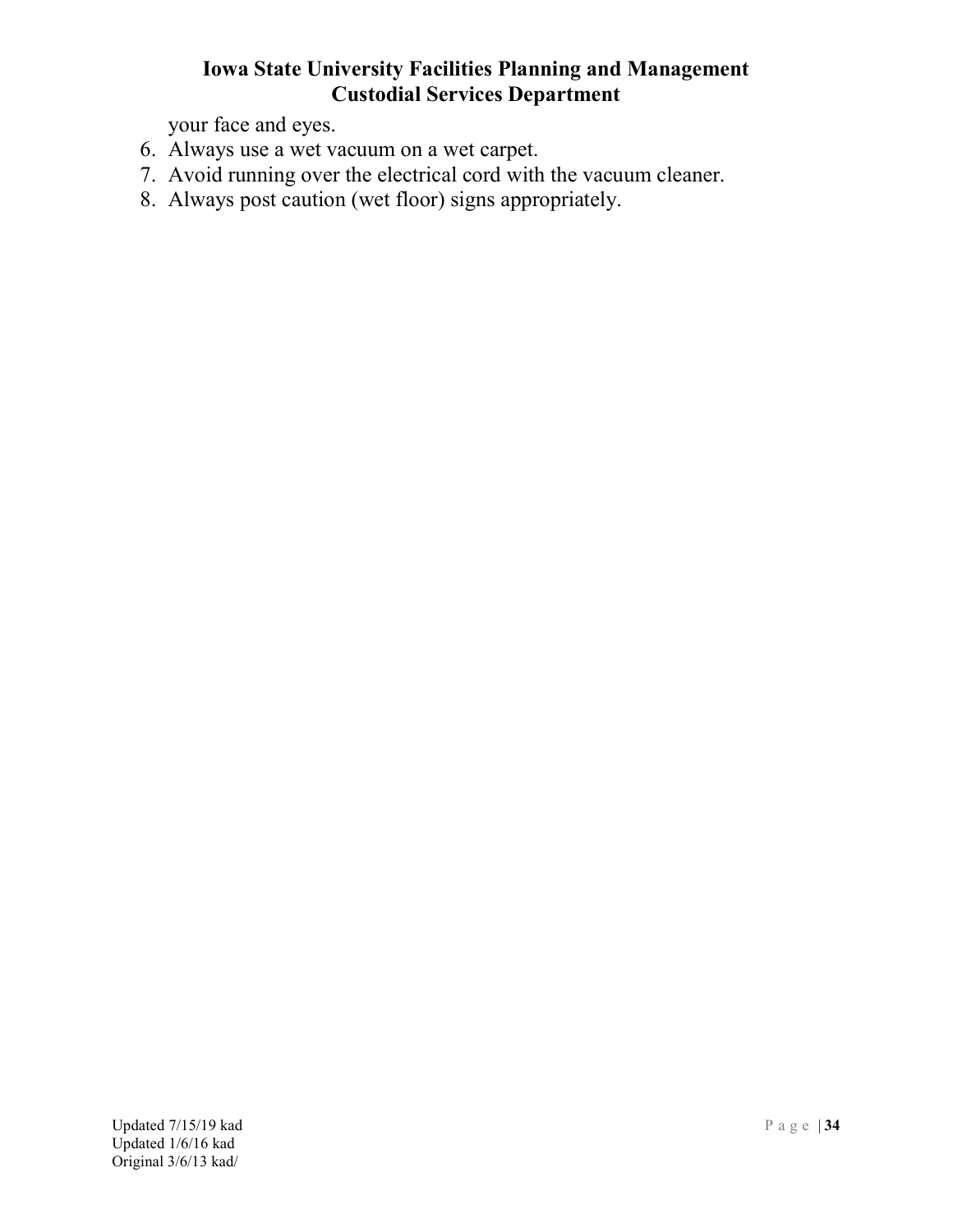# Iowa State University Facilities Planning and Management Custodial Services Department ENTRANCE MATS (SCRAPER), CLEAN, GREEN PROCESS

Purpose: To prolong the effective life of the matting and to provide clean, attractive mats that enhances the image of the facility.

# Materials Required

- 1. TerraGreen Neutral Cleaner (Green Seal Certified)
- 2. Clean microfiber or Echomop wet mop
- 3. Broom
- 4. Dust pan and broom
- 5. Long handled scraper
- 6. "Wet Floor" caution signs
- 7. Mop Bucket
- 8. Microfiber cleaning cloths
- 9. Hand pail
- 10.Upright vacuum cleaner with HEPA filters
- 11.Carpet cleaning brush
- 12.Carpet extractor or pressure washer and wet vacuum
- 13.Personal protective equipment as needed

# Preparation

- 1. Properly dispense the cleaning solution in the mop bucket.
- 2. Take equipment to assigned area.
- 3. Wear the appropriate personal protective equipment.

# Procedure

# 1. Remove loose dirt

- A. Turn mat over and shake it vigorously to remove loose dirt.
- B. If mat has a backing, vacuum the top surface of the mat.
- C. If the mat is unbacked, as needed, flush both sides of the mat with warm clear water to remove any remaining dirt. Allow mat to lay flat before placing it back into service.
- D. Return the mat to the appropriate area.

# 2. Remove mats from area

A. Remove mats from area. Be sure to place the mats on a clean, dry surface.

# 3. Sweep dirt from floor

A. Sweep dirt from floor. Use the broom and dustpan to take up the soil. Never leave a pile of debris in a corner for later pick-up.

# 4. Periodic cleaning - scraper mat

Updated 7/15/19 kad  $P$  a g e | 35 Updated 1/6/16 kad Original 3/6/13 kad/ A. NOTE: Complete the following at the frequency determined by your facility.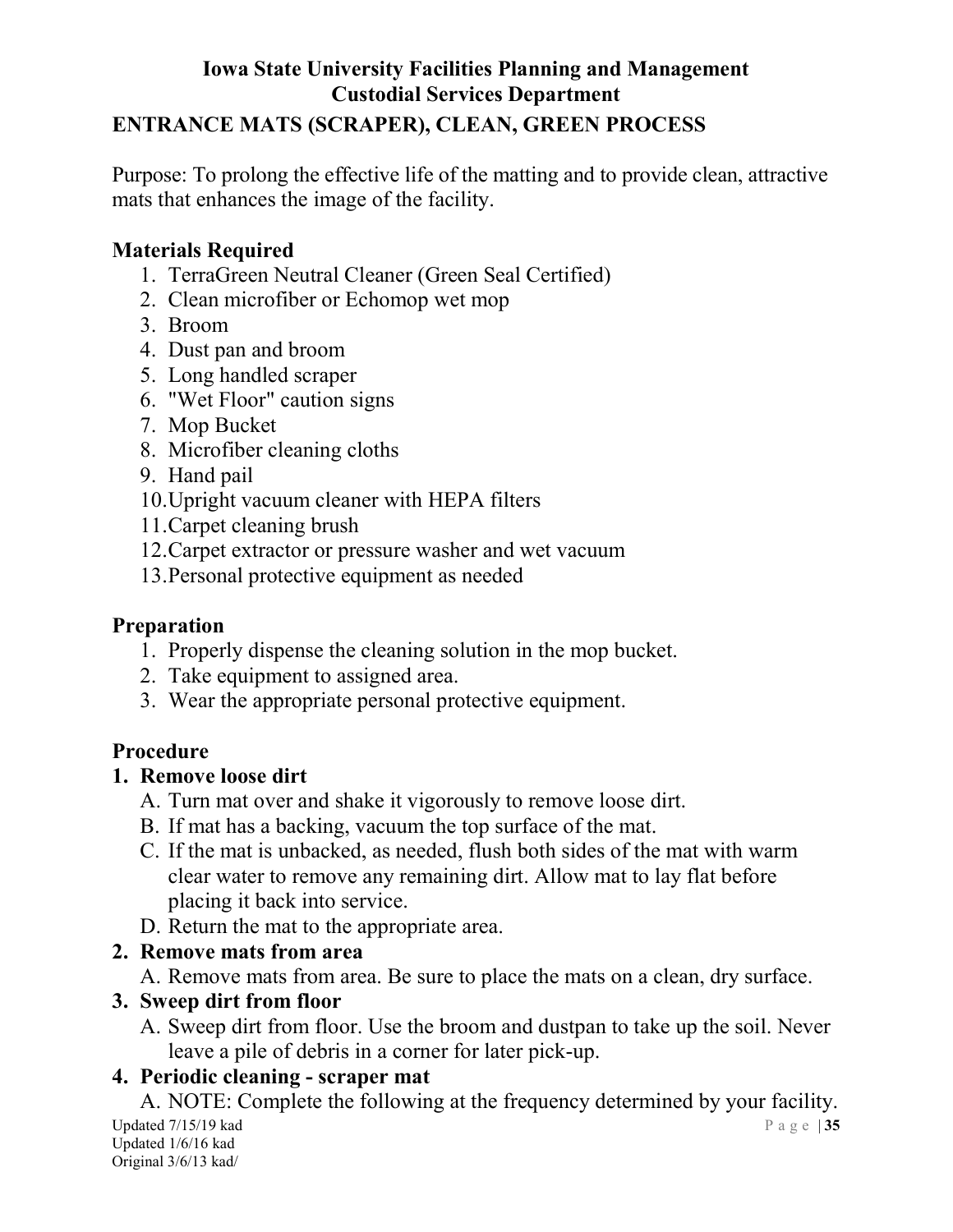- B. Remove loose dirt following step 1.
- C. Take mat to designated area for cleaning.
- D.
- E. Flush out embedded dirt using a high-pressure washer and neutral cleaner. Spray mat with a side-to-side motion, working from top to bottom.
- F. Rinse with cold water.
- G. Lay the mat flat to dry. For backed matting, lay face down.
- H. Return the mat to the appropriate area.
- 5.

# 7. Periodic cleaning of mat backing

- A. Take mat to designated area for cleaning. Lay mat on floor, coil side down.
- B. Use a clean microfiber cloth dampened in the cleaning solution. Wring out all excess solution to avoid drips.

# 8. Periodic cleaning - mop method

- A. Use the microfiber or Echomop wet mop dipped into the cleaning solution. Press out excess solution to avoid drips.
- B. Damp wipe or damp mop the back of the mat.
- C. Allow the mat to dry.

### 9. Clean up

- A. Clean all equipment. Return all equipment and supplies to the appropriate area.
- B. Let all soiled mop heads and cleaning cloths dry out then bag for laundry.
- C. Remove your personal protective equipment and wash your hands.

- 1. Always check electrical equipment prior to use. (Refer to the procedure for care of electrical equipment.)
- 2. Be careful not to hurt yourself when moving the mats. Always practice proper lifting techniques and ask for assistance when appropriate.
- 3. Always use the cleaning chemical exactly as directed by the label following all recommended safety precautions.
- 4. Be sure to wipe up any cleaning solution spills or water from the floor.
- 5. Be careful not to spray any cleaning chemical into eyes, nose, and mouth or onto your skin. Always wear gloves and a mask or goggles if necessary for protection - especially if there is a chance that chemicals could splash into your face and eyes.
- 6. Always use a wet vacuum on a wet carpet. Never vacuum a wet carpet with a dry vacuum.
- 7. Avoid running over the electrical cord with the vacuum cleaner.
- 8. Always post caution (wet floor) signs appropriately.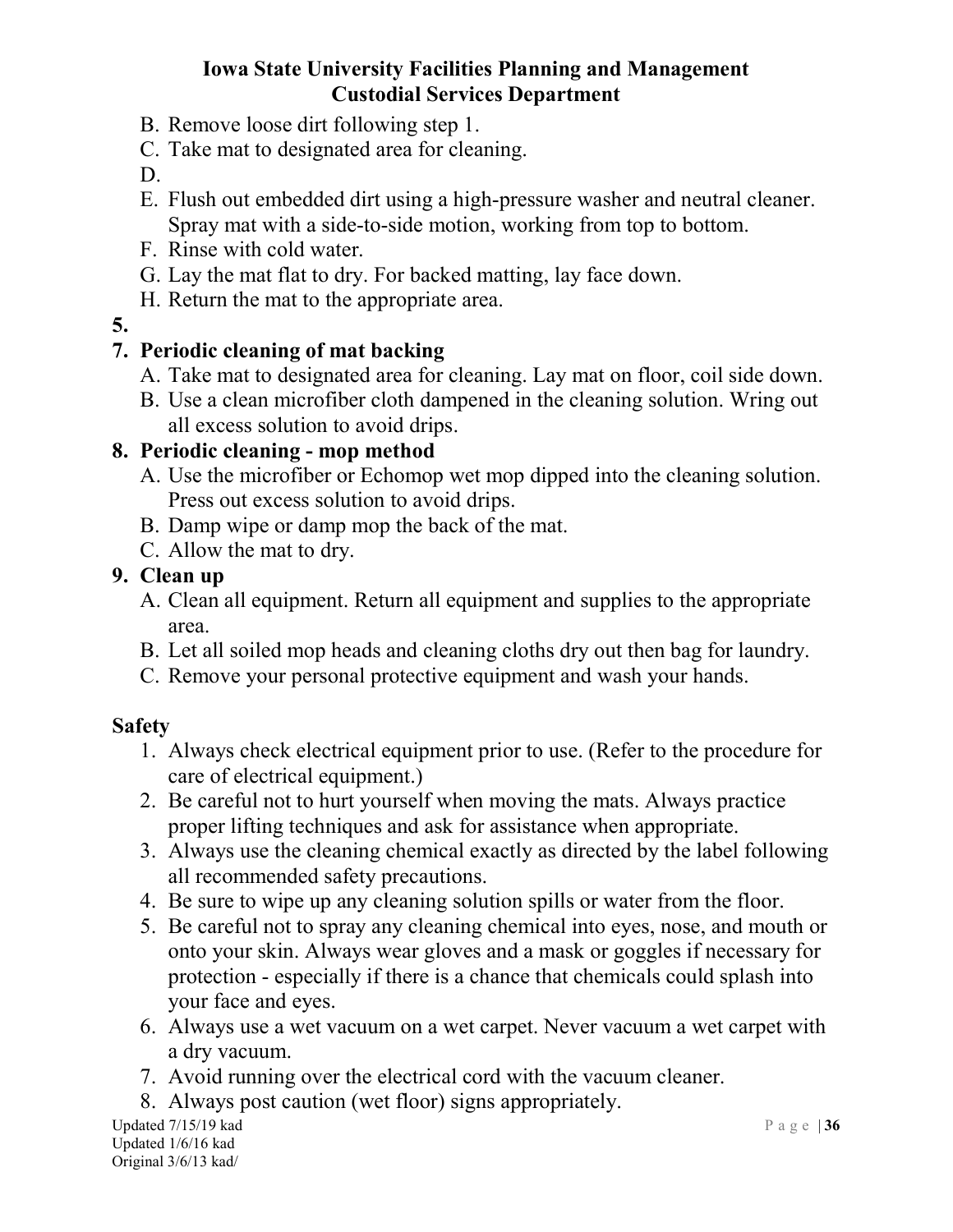# GENERAL WASTE, COLLECTION AND DISPOSAL, GREEN PROCESS

Purpose: To remove litter and trash from the facility in a safe and efficient manner.

# Materials Required

- 1. Microfiber cleaning cloth or paper towels
- 2. TerraGreen Neutral Cleaner (Green Seal Certified)
- 3. Spray bottle or hand pail
- 4. Plastic trash can liners
- 5. Housekeeping or trash cart

#### Preparation

1. Properly dispense the appropriate cleaning solution.

# Procedure

#### 1. Remove the general waste

- A. Close, twist and tie a knot in the top of the plastic trash can liner while it is still in the container. Remove the bag and check the interior of the container for visible soil. NEVER reach into or push on the bag to compress the trash.
- B. Carry the bag away from your body to avoid a needle stick or contaminating your clothing.
- C. Deposit the bag of trash into the container on the housekeeping cart, a rolling trash barrel, or other appropriate container. NEVER use your hands to push bags of trash down into a container to make room for more.
- D. When the container is full of bags, deposit them in the appropriate dumpster. Again, remember to NEVER press on the bags of trash with your hands.

# 2. Disinfect the container

A. Using a microfiber cloth dampened with disinfectant cleaner (as necessary), wipe all visible soil from the interior and exterior of the container. Then, using another cloth dampened in disinfectant cleaner, wipe over the areas again. Let the container air dry for maximum disinfectant benefit.

# 3. Reline the trash container

A. Reline the trash container with the appropriate plastic bag.

# 4. Clean up

- A. Return the trash container to the proper storage area.
- B. Let all soiled cleaning cloths dry out then bag for laundering.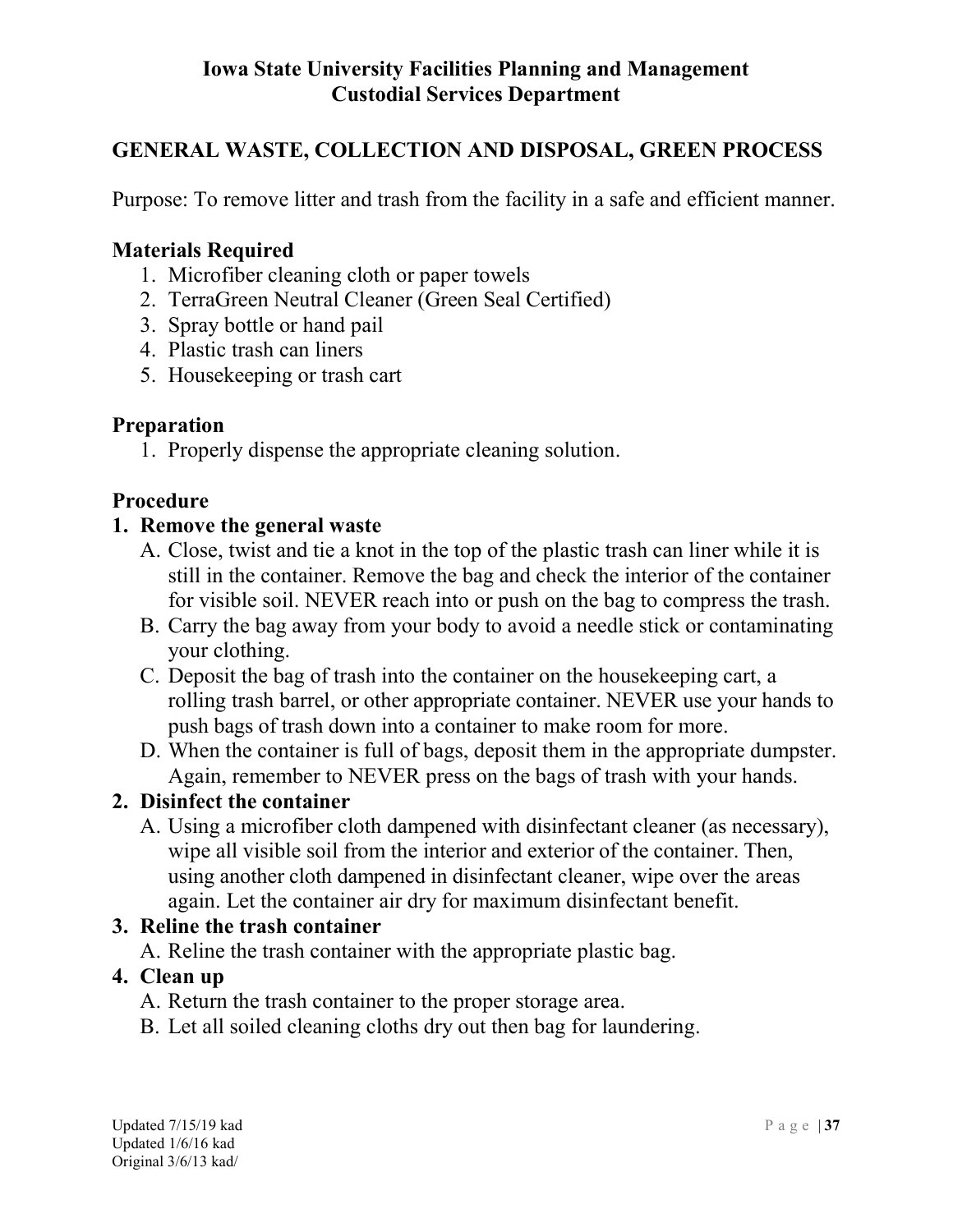- 1. Be careful not to allow any liquids to drip from the bags of trash onto the floor. Clean up any leakage promptly so that it will not cause someone to slip and fall.
- 2. NEVER push on a bag of trash with your hands even if you are wearing gloves. Even though sharp objects such as needles are not supposed to be put into trashcans, mistakes happen - you could get stuck with an infectious needle.
- 3. Never put broken glass into a trash container or bag. Dispose of it in an approved, safe manner.
- 4. Wear gloves when handling trash bags if desired.
- 5. Always practice standard precautions when cleaning any blood or body fluid spills, or soil that could contain these or other potentially infectious material.
- 6. Be careful not to hurt yourself when moving heavy objects. Always practice proper lifting techniques and ask for assistance when appropriate.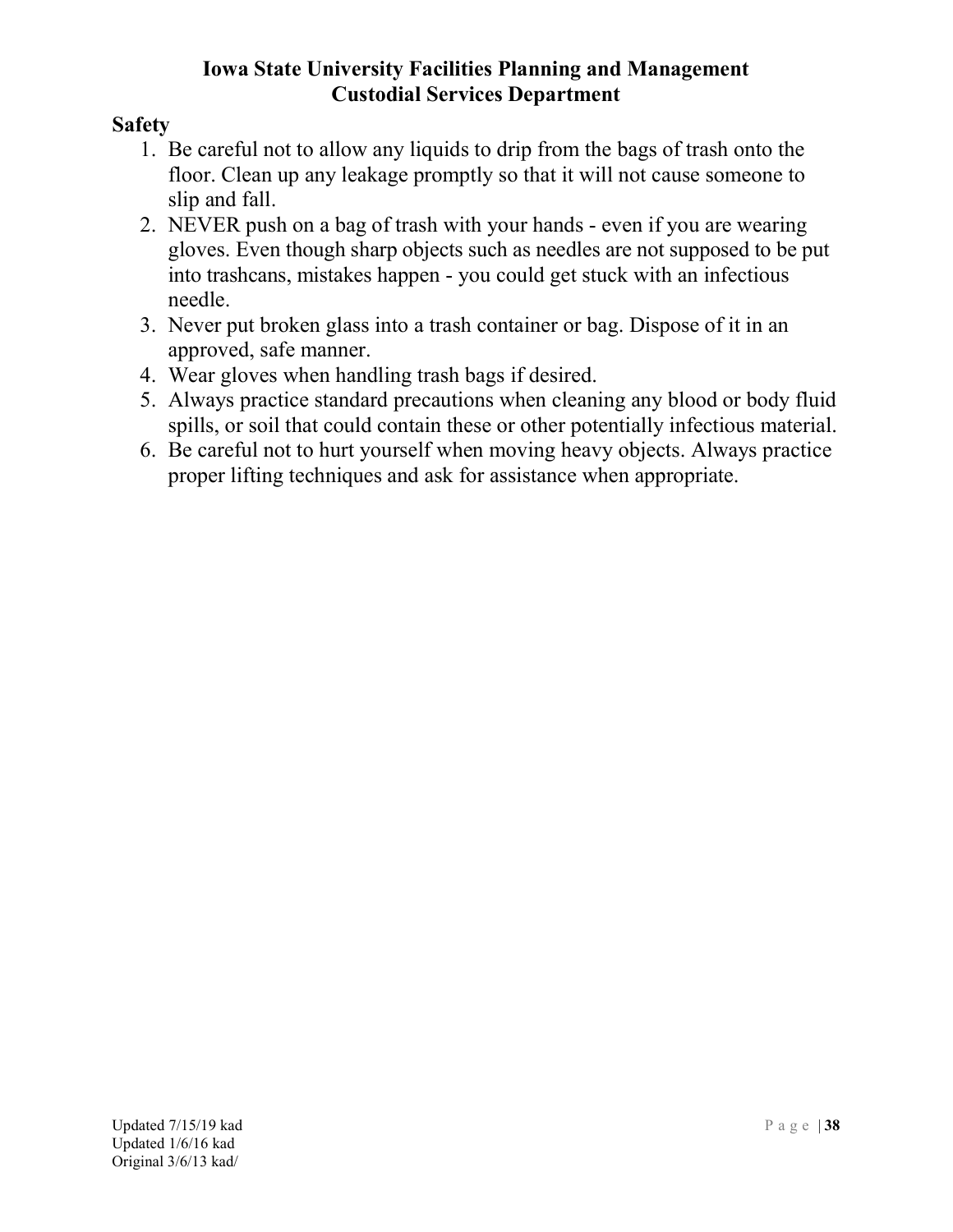## GLASS, SPRAY AND WIPE, CLEAN, GREEN PROCESS

# Materials Required

- 1. TerraGreen Blue Glass Cleaner (Green Seal Certified)
- 2. Spray Bottle
- 3. Microfiber cleaning cloth
- 4. Paper towels
- 5. Step ladder
- 6. Caution sign

# Preparation

- 1. Properly dispense the appropriate cleaning solution.
- 2. Carefully set up the ladder, if needed, being sure to place it squarely on a level surface and lock it open before climbing onto it. Post the caution sign.

# Procedure

# 1. Clean the glass

- A. Lightly mist the entire surface with the glass cleaner.
- B. Using paper towels or a clean microfiber cloth, wipe the entire surface. Repeat as necessary to remove all soil.
- C. Using paper towels or a dry microfiber cloth, wipe the surface until it is dry in order to prevent spotting.
- D. Properly dispose of used paper towels.

# 2. Clean up

- A. Return all products to the cart or to other proper storage.
- B. Store the ladder and caution sign properly.
- C. Let the soiled cleaning cloths dry out then bag for laundering.

# Safety

- 1. Always take the time to position the ladder squarely on an even surface and lock it into the open position before attempting to climb it. NEVER stand on the top step of a ladder.
- 2. If the picture or mirror has not been secured to the wall at all four corners, be sure to hold it steady with one hand while wiping it so that it is not accidentally knocked off the wall.
- 3. Always post caution signs appropriately.
- 4. Always use the cleaning chemical exactly as directed by the label following all recommended safety precautions.

Updated 7/15/19 kad  $P$  a g e | 39 Updated 1/6/16 kad Original 3/6/13 kad/ 5. Be careful not to splash any cleaning chemicals into your eyes, nose, and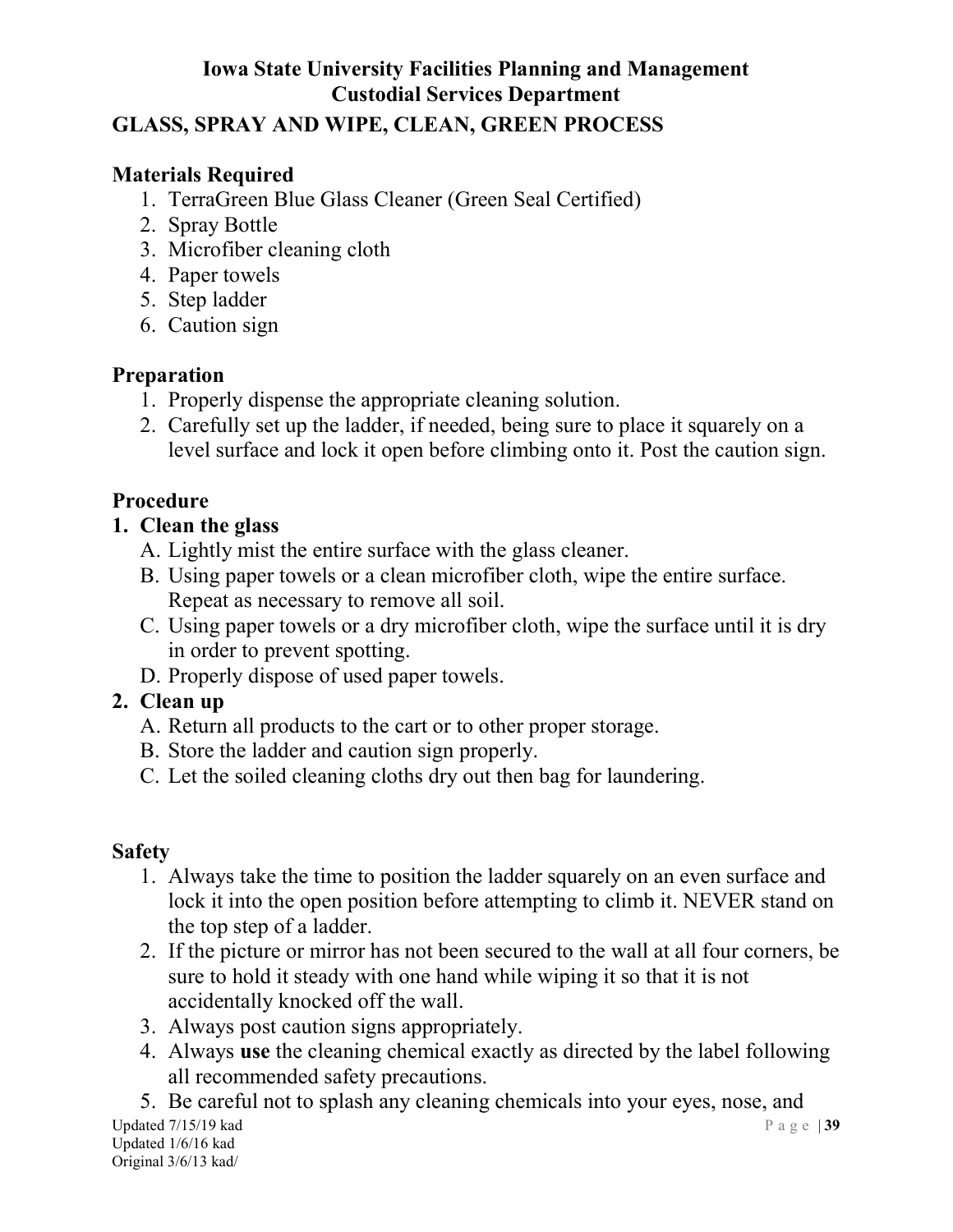mouth or onto your skin. Always wear gloves and also wear a mask or goggles if necessary for protection - especially if there is a danger that chemicals could drip down into your face.

- 6. Always practice standard precautions when cleaning any blood or body fluid spills, or soil that could contain these or other potentially infectious material.
- 7. Be careful not to get the cleaning chemical on any surface for which it is not intended in order to avoid damage.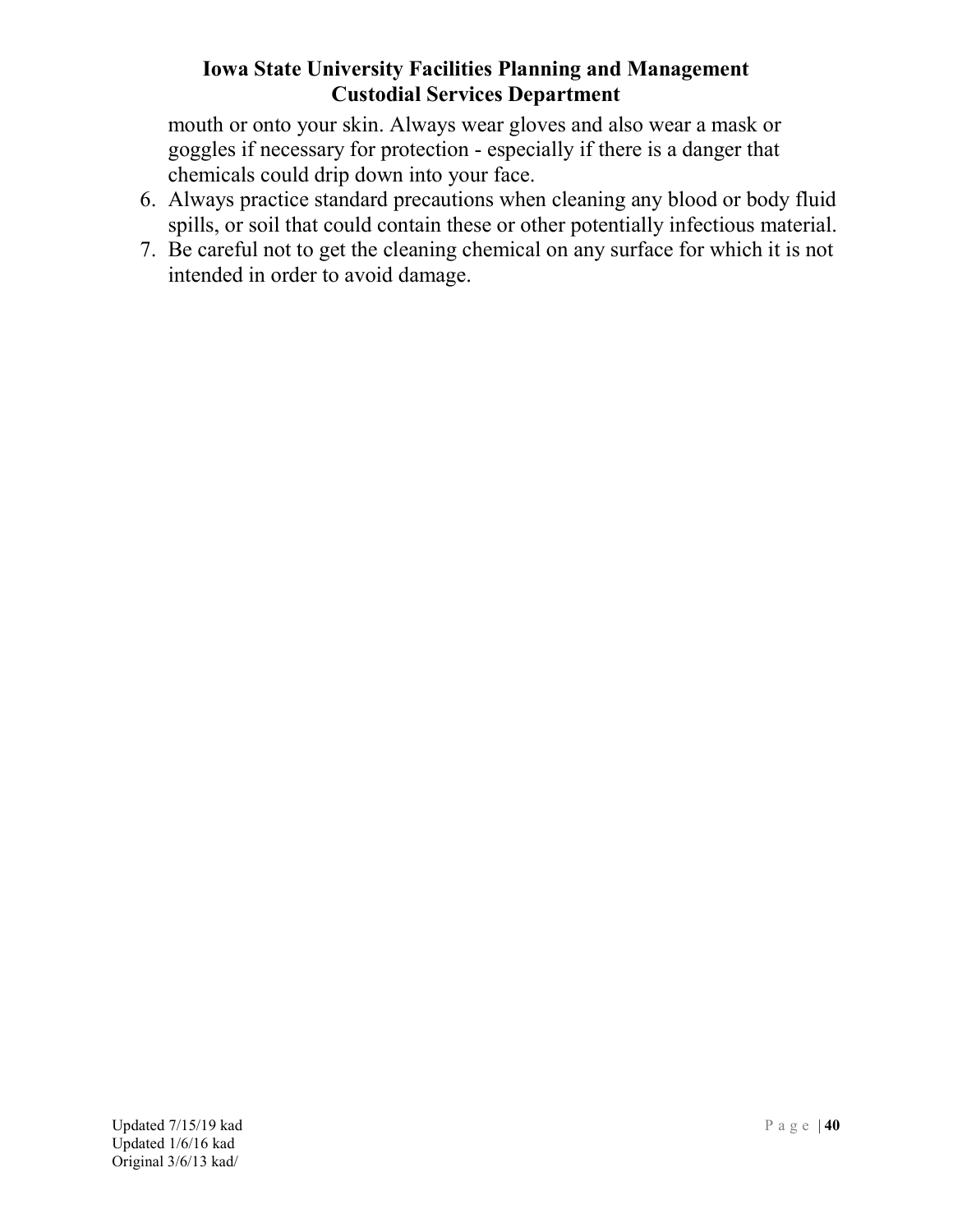# GLASS, SQUEEGEE, CLEAN, GREEN PROCESS

### Materials That Required

- 1. TerraGreen Blue Glass Cleaner (Green Seal Certified)
- 2. Trigger spray bottle
- 3. Hand pail
- 4. Window squeegee 8" or 18"
- 5. Scrubbing sponge
- 6. Microfiber cleaning cloth
- 7. Paper towels
- 8. Step ladder
- 9. Caution sign
- 10.Hose, if needed
- 11.Pressure washer, if needed

### Preparation

- 1. Properly dispense the appropriate cleaning solution.
- 2. Carefully set up the ladder, if needed, being sure to place it squarely on a level surface and lock it open before climbing onto it. Post the caution sign.

# Procedure

#### 1. Clean the glass

- A. Wet the entire surface with the glass cleaner.
- B. Scrub the entire surface of the glass with the Scrubbing sponge
- C. Starting at the top of the glass, remove the water from the surface with the squeegee.
- D. Continue with overlapping strokes of the squeegee until all of the water has been removed from the surface of the glass. Wipe the squeegee dry between each stroke.
- E. Using paper towels or a clean microfiber cloth, wipe the entire surface. Pay special attention to edges and corners of the glass. Repeat as necessary to remove all soil.
- F. Using paper towels or a dry microfiber cloth, wipe the surface until it is dry in order to prevent spotting.

#### 2. Clean up

- A. Return all products to the cart or to other proper storage.
- B. Store the ladder and caution sign properly.
- C. Let the soiled cleaning cloths dry out then bag for laundering.